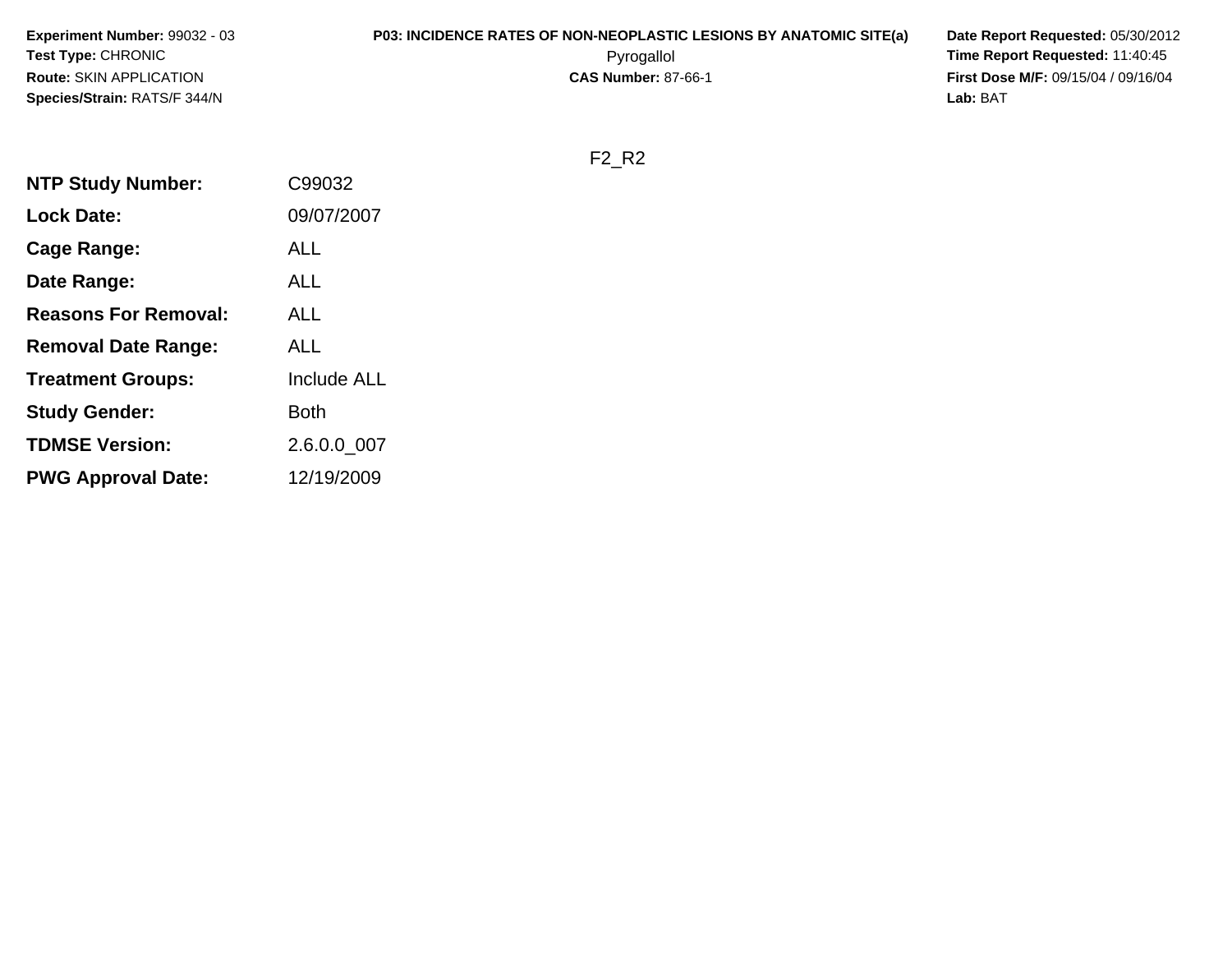**Species/Strain:** RATS/F 344/N

**P03: INCIDENCE RATES OF NON-NEOPLASTIC LESIONS BY ANATOMIC SITE(a) Date Report Requested: 05/30/2012<br><b>Pyrogallol** Pyrogallol **Fine Report Requested:** 11:40:45 Pyrogallol **Time Report Requested:** 11:40:45 **First Dose M/F:** 09/15/04 / 09/16/04<br>Lab: BAT **Lab:** BAT

| <b>FISCHER 344 RATS MALE</b>               | 0 MG/KG | 5 MG/KG      | 20 MG/KG       | <b>75 MG/KG</b> |  |
|--------------------------------------------|---------|--------------|----------------|-----------------|--|
| <b>Disposition Summary</b>                 |         |              |                |                 |  |
| <b>Animals Initially In Study</b>          | 50      | 50           | 50             | 50              |  |
| <b>Early Deaths</b>                        |         |              |                |                 |  |
| <b>Moribund Sacrifice</b>                  | 17      | 14           | 15             | 17              |  |
| <b>Natural Death</b>                       | 10      | 8            | $\overline{7}$ | $5\phantom{1}$  |  |
| <b>Survivors</b>                           |         |              |                |                 |  |
| <b>Natural Death</b>                       |         | $\mathbf{2}$ |                |                 |  |
| <b>Terminal Sacrifice</b>                  | 23      | 26           | 28             | 28              |  |
| <b>Animals Examined Microscopically</b>    | 50      | 50           | 50             | 50              |  |
| <b>ALIMENTARY SYSTEM</b>                   |         |              |                |                 |  |
| Esophagus                                  | (50)    | (50)         | (50)           | (50)            |  |
| Periesophageal Tissue, Hemorrhage          | 1(2%)   |              |                |                 |  |
| Periesophageal Tissue, Inflammation        | 1(2%)   |              |                |                 |  |
| Intestine Large, Cecum                     | (49)    | (50)         | (50)           | (50)            |  |
| Inflammation                               |         | 2(4%)        |                |                 |  |
| Necrosis                                   |         | 1(2%)        |                |                 |  |
| Thrombosis                                 |         | 1(2%)        | 1(2%)          |                 |  |
| Intestine Large, Colon                     | (50)    | (50)         | (50)           | (50)            |  |
| Hyperplasia, Lymphoid                      |         | 1(2%)        |                |                 |  |
| Parasite Metazoan                          | 2(4%)   |              | 1(2%)          | 6(12%)          |  |
| Intestine Large, Rectum                    | (50)    | (50)         | (50)           | (50)            |  |
| Parasite Metazoan                          | 4(8%)   | 5 (10%)      | 3(6%)          | 4(8%)           |  |
| Intestine Small, Duodenum                  | (50)    | (50)         | (50)           | (50)            |  |
| Inflammation                               |         |              | 1(2%)          |                 |  |
| Ulcer                                      |         |              | 1(2%)          |                 |  |
| Intestine Small, Ileum                     | (50)    | (50)         | (50)           | (50)            |  |
| Inflammation                               |         |              | 1(2%)          |                 |  |
| Epithelium, Dysplasia                      | 1(2%)   |              |                |                 |  |
| Intestine Small, Jejunum                   | (50)    | (50)         | (50)           | (50)            |  |
| Inflammation                               |         |              |                | 1(2%)           |  |
| Peyer's Patch, Inflammation, Granulomatous |         | 1(2%)        |                |                 |  |
| Liver                                      | (50)    | (50)         | (50)           | (50)            |  |
| Angiectasis                                | 3(6%)   | 2(4%)        |                | 1(2%)           |  |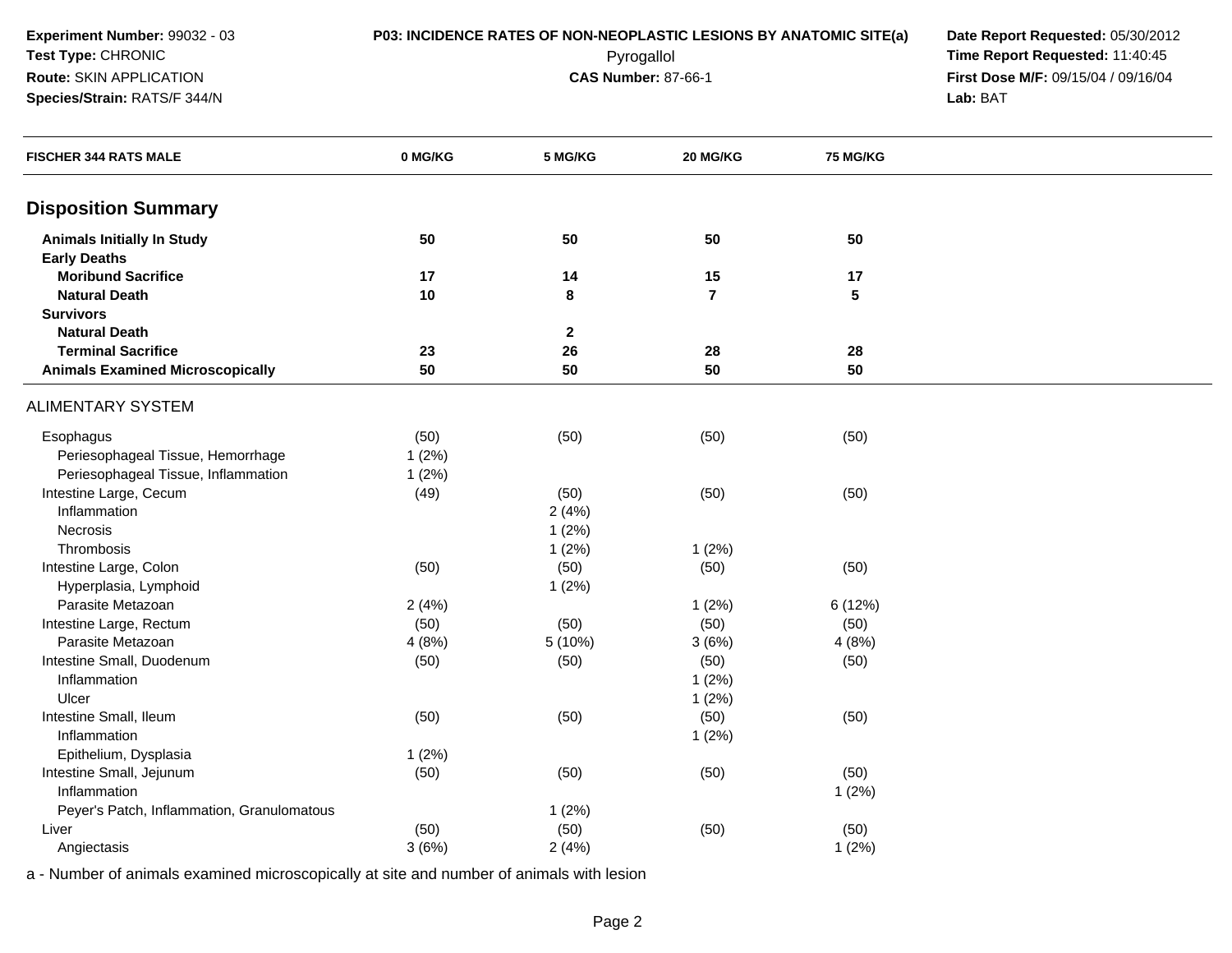**Experiment Number:** 99032 - 03**P03: INCIDENCE RATES OF NON-NEOPLASTIC LESIONS BY ANATOMIC SITE(a) Date Report Requested: 05/30/2012<br><b>Pyrogallol** Pyrogallol **Fine Report Requested:** 11:40:45 **Test Type:** CHRONIC Pyrogallol **Time Report Requested:** 11:40:45 **Route:** SKIN APPLICATION**Species/Strain:** RATS/F 344/N**Lab:** BAT

**First Dose M/F:** 09/15/04 / 09/16/04<br>Lab: BAT

| <b>FISCHER 344 RATS MALE</b>          | 0 MG/KG  | 5 MG/KG  | 20 MG/KG | <b>75 MG/KG</b> |  |
|---------------------------------------|----------|----------|----------|-----------------|--|
| <b>Basophilic Focus</b>               | 8 (16%)  | 8 (16%)  | 11 (22%) | 8 (16%)         |  |
| Clear Cell Focus                      | 18 (36%) | 17 (34%) | 21 (42%) | 21 (42%)        |  |
| Congestion, Acute                     | 1(2%)    |          |          |                 |  |
| Degeneration, Cystic                  | 1(2%)    | 6(12%)   | 1(2%)    | 1(2%)           |  |
| <b>Eosinophilic Focus</b>             | 3(6%)    | 2(4%)    |          | 2(4%)           |  |
| Fatty Change                          | 1(2%)    | 3(6%)    | 1(2%)    | 3(6%)           |  |
| Hematopoietic Cell Proliferation      |          |          |          | 2(4%)           |  |
| Hemorrhage                            |          |          | 1(2%)    |                 |  |
| Hepatodiaphragmatic Nodule            | 3(6%)    | 2(4%)    | 5(10%)   | 4(8%)           |  |
| Inflammation                          | 19 (38%) | 17 (34%) | 17 (34%) | 17 (34%)        |  |
| <b>Mixed Cell Focus</b>               | 8 (16%)  | 6 (12%)  | 6(12%)   | 5(10%)          |  |
| Bile Duct, Cyst                       |          |          | 1(2%)    |                 |  |
| Bile Duct, Hyperplasia                | 28 (56%) | 24 (48%) | 27 (54%) | 26 (52%)        |  |
| Centrilobular, Fibrosis               | 1(2%)    |          | 1(2%)    |                 |  |
| Hepatocyte, Atrophy                   |          | 1(2%)    | 1(2%)    |                 |  |
| Hepatocyte, Degeneration              | 1(2%)    | 1(2%)    |          |                 |  |
| Hepatocyte, Necrosis                  | 1(2%)    | 5 (10%)  | 4(8%)    | 5 (10%)         |  |
| Hepatocyte, Regeneration              | 1(2%)    |          | 1(2%)    |                 |  |
| Hepatocyte, Vacuolization Cytoplasmic | 19 (38%) | 20 (40%) | 24 (48%) | 18 (36%)        |  |
| Kupffer Cell, Pigmentation            |          |          |          | 1(2%)           |  |
| Portal, Fibrosis                      | 3(6%)    | 6(12%)   | 9(18%)   | 6 (12%)         |  |
| Vein, Thrombosis                      |          | 1(2%)    |          |                 |  |
| Mesentery                             | (9)      | (2)      | (3)      | (5)             |  |
| Necrosis                              | 7 (78%)  | 2 (100%) | 3 (100%) | 4 (80%)         |  |
| Oral Mucosa                           | (2)      | (1)      | (4)      | (3)             |  |
| Gingival, Inflammation                | 2 (100%) | 1 (100%) | 2(50%)   | $3(100\%)$      |  |
| Pharyngeal, Hyperplasia               |          |          | 2(50%)   |                 |  |
| Pancreas                              | (50)     | (50)     | (50)     | (50)            |  |
| Acinus, Atrophy                       | 28 (56%) | 31 (62%) | 28 (56%) | 31 (62%)        |  |
| Acinus, Hyperplasia                   | 3(6%)    | 8 (16%)  | 4(8%)    | 1(2%)           |  |
| Duct, Cyst                            | 5 (10%)  | 4(8%)    | 3(6%)    | 4(8%)           |  |
| <b>Salivary Glands</b>                | (50)     | (50)     | (50)     | (50)            |  |
| Hyperplasia                           |          | 1(2%)    |          |                 |  |
| Inflammation                          |          |          | 1(2%)    | 1(2%)           |  |
| Duct, Cyst                            |          |          | 1(2%)    |                 |  |
| Stomach, Forestomach                  | (50)     | (50)     | (50)     | (50)            |  |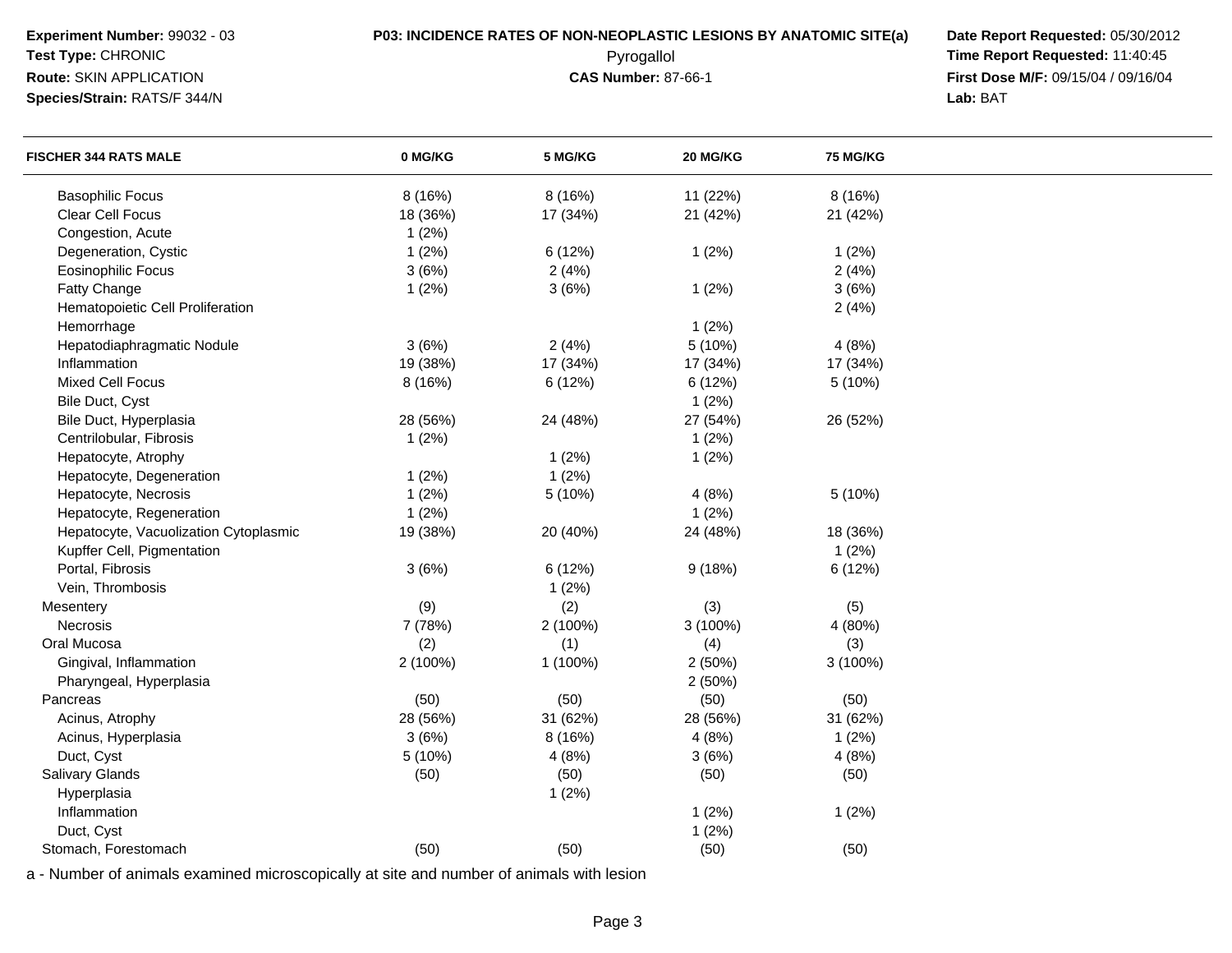### **Species/Strain:** RATS/F 344/N

**P03: INCIDENCE RATES OF NON-NEOPLASTIC LESIONS BY ANATOMIC SITE(a) Date Report Requested: 05/30/2012<br><b>Pyrogallol** Pyrogallol **Fine Report Requested:** 11:40:45 Pyrogallol **Time Report Requested:** 11:40:45 **First Dose M/F:** 09/15/04 / 09/16/04 Lab: BAT **Lab:** BAT

| <b>FISCHER 344 RATS MALE</b>     | 0 MG/KG  | 5 MG/KG  | 20 MG/KG | 75 MG/KG |  |
|----------------------------------|----------|----------|----------|----------|--|
| Fibrosis                         | 1(2%)    |          |          |          |  |
| Inflammation                     | 2(4%)    | 1(2%)    | 1(2%)    | 5(10%)   |  |
| Perforation                      |          | 1(2%)    |          |          |  |
| Ulcer                            | 4(8%)    | 6 (12%)  | 7 (14%)  | 4(8%)    |  |
| Epithelium, Hyperplasia          | 2(4%)    | 2(4%)    | 4(8%)    | 6 (12%)  |  |
| Stomach, Glandular               | (50)     | (50)     | (50)     | (50)     |  |
| Congestion                       |          | 1(2%)    |          |          |  |
| Erosion                          | 2(4%)    | 4(8%)    |          | 3(6%)    |  |
| Inflammation                     |          | 4(8%)    |          | 3(6%)    |  |
| Ulcer                            |          |          | 1(2%)    |          |  |
| Epithelium, Hyperplasia          |          | 2(4%)    | 1(2%)    |          |  |
| Glands, Cyst                     |          | 1(2%)    | 1(2%)    |          |  |
| Tongue                           | (1)      | (0)      | (0)      | (2)      |  |
| Epithelium, Hyperplasia          |          |          |          | 1(50%)   |  |
| CARDIOVASCULAR SYSTEM            |          |          |          |          |  |
| <b>Blood Vessel</b>              | (50)     | (50)     | (50)     | (50)     |  |
| Heart                            | (50)     | (50)     | (50)     | (50)     |  |
| Cardiomyopathy                   | 46 (92%) | 45 (90%) | 46 (92%) | 47 (94%) |  |
| Atrium, Thrombosis               |          | 2(4%)    |          | 1(2%)    |  |
| Myocardium, Inflammation         |          |          |          | 1(2%)    |  |
| Valve, Thrombosis                |          |          |          | 1(2%)    |  |
| Ventricle, Thrombosis            |          |          |          | 2(4%)    |  |
| <b>ENDOCRINE SYSTEM</b>          |          |          |          |          |  |
| <b>Adrenal Cortex</b>            | (50)     | (50)     | (50)     | (50)     |  |
| Atrophy                          |          |          |          | 1(2%)    |  |
| Degeneration, Cystic             |          | 1(2%)    | 1(2%)    |          |  |
| Hematopoietic Cell Proliferation |          |          | 1(2%)    |          |  |
| Hemorrhage                       |          | 1(2%)    | 1(2%)    |          |  |
| Hyperplasia                      | 19 (38%) | 21 (42%) | 29 (58%) | 20 (40%) |  |
| Hypertrophy                      | 7 (14%)  | 10 (20%) | 10 (20%) | 4(8%)    |  |
| Mineralization                   |          |          |          | 1(2%)    |  |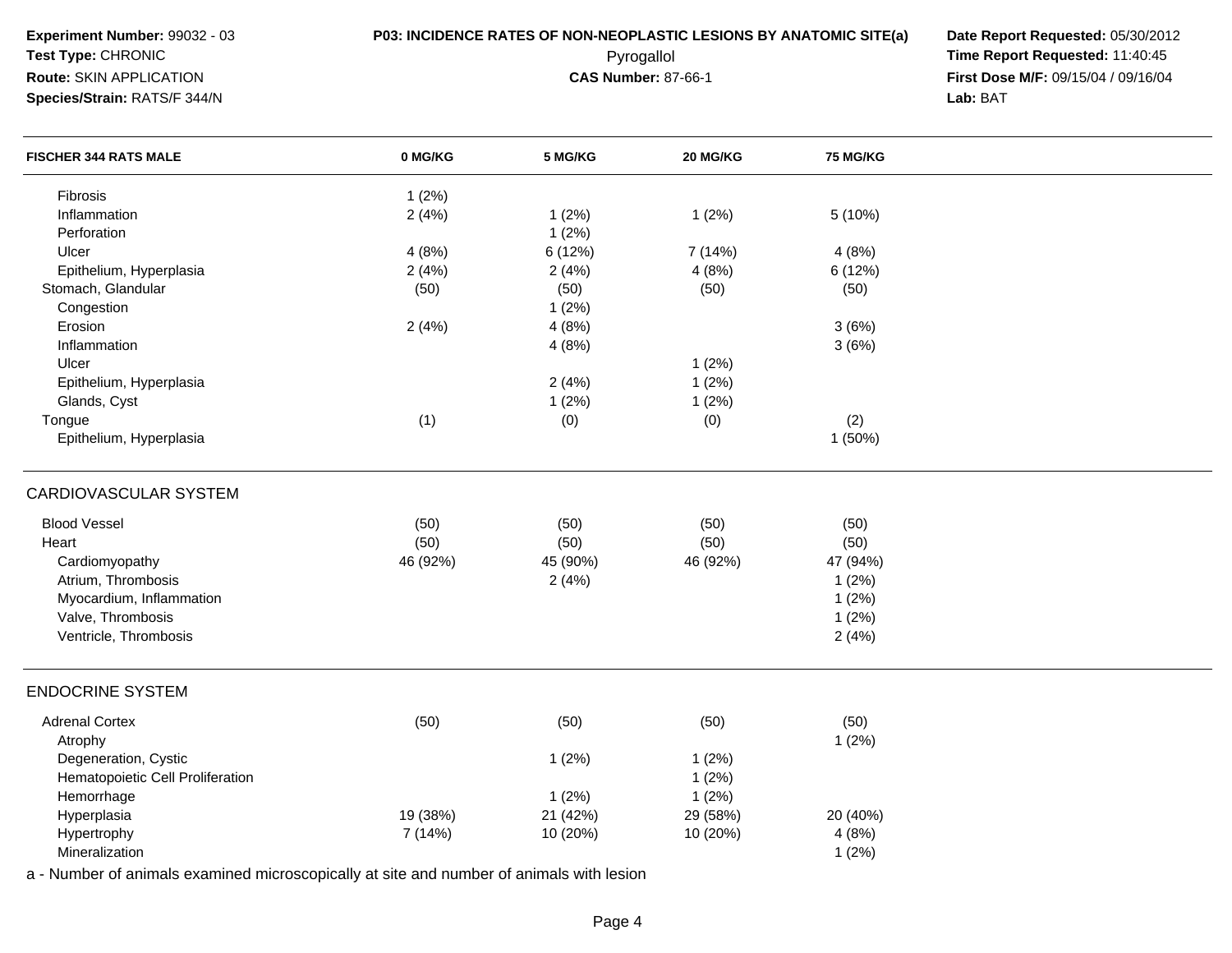**Species/Strain:** RATS/F 344/N

**P03: INCIDENCE RATES OF NON-NEOPLASTIC LESIONS BY ANATOMIC SITE(a) Date Report Requested: 05/30/2012<br><b>Pyrogallol** Pyrogallol **Fine Report Requested:** 11:40:45 Pyrogallol **Time Report Requested:** 11:40:45 **First Dose M/F:** 09/15/04 / 09/16/04 Lab: BAT **Lab:** BAT

| <b>FISCHER 344 RATS MALE</b>            | 0 MG/KG  | 5 MG/KG  | 20 MG/KG | <b>75 MG/KG</b> |  |
|-----------------------------------------|----------|----------|----------|-----------------|--|
| <b>Necrosis</b>                         |          |          | 1(2%)    | 1(2%)           |  |
| Vacuolization Cytoplasmic               | 27 (54%) | 18 (36%) | 23 (46%) | 19 (38%)        |  |
| Capsule, Fibrosis, Focal                |          |          |          | 1(2%)           |  |
| Adrenal Medulla                         | (50)     | (50)     | (50)     | (50)            |  |
| Angiectasis                             |          |          |          | $1(2\%)$        |  |
| Hemorrhage                              |          | 1(2%)    |          | 1(2%)           |  |
| Hyperplasia                             | 16 (32%) | 18 (36%) | 20 (40%) | 18 (36%)        |  |
| Infiltration Cellular, Mononuclear Cell |          |          |          | 1(2%)           |  |
| Mineralization                          |          |          |          | 1(2%)           |  |
| <b>Necrosis</b>                         |          |          | 1(2%)    |                 |  |
| Islets, Pancreatic                      | (50)     | (50)     | (50)     | (50)            |  |
| Hyperplasia                             |          |          |          | 1(2%)           |  |
| Parathyroid Gland                       | (50)     | (49)     | (47)     | (49)            |  |
| Cyst                                    |          | 1(2%)    |          |                 |  |
| Hyperplasia                             |          | 3(6%)    |          |                 |  |
| <b>Pituitary Gland</b>                  | (50)     | (49)     | (50)     | (50)            |  |
| Hemorrhage                              |          | 1(2%)    |          | 2(4%)           |  |
| Pigmentation, Hemosiderin               |          |          |          | 1(2%)           |  |
| Pars Distalis, Atrophy                  | 1(2%)    |          |          | 3(6%)           |  |
| Pars Distalis, Cyst                     |          | 2(4%)    |          | 4(8%)           |  |
| Pars Distalis, Hyperplasia              | 11 (22%) | 10 (20%) | 12 (24%) | 13 (26%)        |  |
| Pars Intermedia, Hyperplasia            |          | 1(2%)    | 1(2%)    |                 |  |
| <b>Thyroid Gland</b>                    | (50)     | (50)     | (50)     | (50)            |  |
| Cyst                                    |          | 1(2%)    |          |                 |  |
| Inflammation                            |          |          |          | 1(2%)           |  |
| C-cell, Hyperplasia                     | 18 (36%) | 19 (38%) | 21 (42%) | 18 (36%)        |  |
| <b>GENERAL BODY SYSTEM</b>              |          |          |          |                 |  |

None

### GENITAL SYSTEM

| Coagulating Gland |      | (0)  | (0   | (0) |
|-------------------|------|------|------|-----|
| Epididymis        | (50) | (50) | (50) | (50 |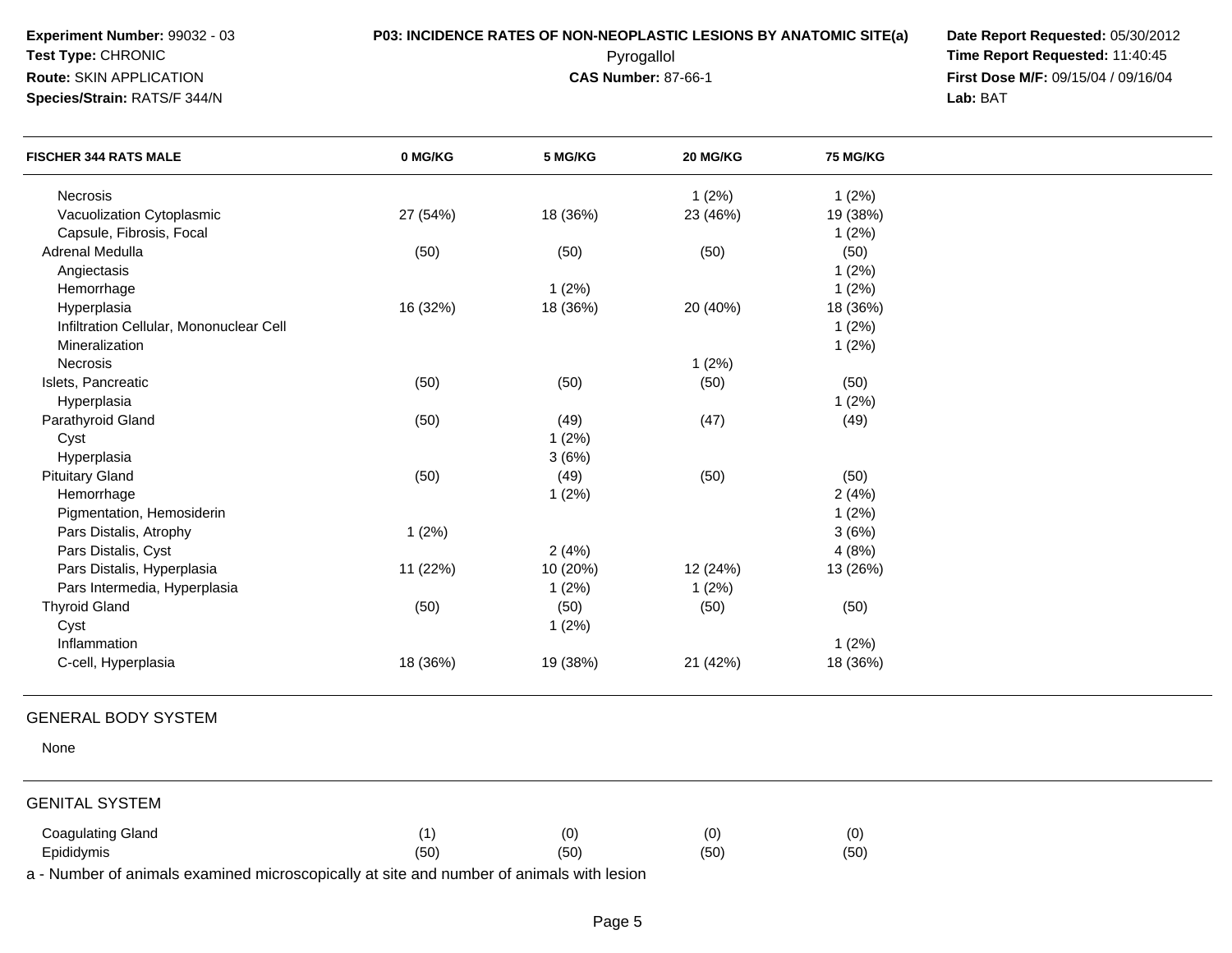**Experiment Number:** 99032 - 03**Test Type:** CHRONIC

**Route:** SKIN APPLICATION

**Species/Strain:** RATS/F 344/N

# **P03: INCIDENCE RATES OF NON-NEOPLASTIC LESIONS BY ANATOMIC SITE(a) Date Report Requested: 05/30/2012<br><b>Pyrogallol** Pyrogallol **Fine Report Requested:** 11:40:45

 Pyrogallol **Time Report Requested:** 11:40:45 **First Dose M/F:** 09/15/04 / 09/16/04 Lab: BAT **Lab:** BAT

| <b>FISCHER 344 RATS MALE</b>            | 0 MG/KG  | 5 MG/KG  | 20 MG/KG | 75 MG/KG |  |
|-----------------------------------------|----------|----------|----------|----------|--|
| Inflammation                            |          | 1(2%)    | 2(4%)    |          |  |
| Penis                                   | (0)      | (0)      | (1)      | (0)      |  |
| Congestion                              |          |          | 1 (100%) |          |  |
| <b>Preputial Gland</b>                  | (50)     | (50)     | (50)     | (50)     |  |
| Inflammation                            | 2(4%)    | 8 (16%)  | 5 (10%)  | 7 (14%)  |  |
| Duct, Hyperplasia, Squamous             |          |          |          | $1(2\%)$ |  |
| Prostate                                | (50)     | (50)     | (50)     | (50)     |  |
| Inflammation                            | 44 (88%) | 45 (90%) | 48 (96%) | 44 (88%) |  |
| Epithelium, Hyperplasia                 | 4(8%)    | 8 (16%)  | 5 (10%)  | 5 (10%)  |  |
| Epithelium, Metaplasia, Squamous        |          |          | 1(2%)    | 1(2%)    |  |
| <b>Seminal Vesicle</b>                  | (50)     | (50)     | (50)     | (50)     |  |
| Inflammation                            |          | 1(2%)    |          |          |  |
| Bilateral, Atrophy                      |          |          | 1(2%)    |          |  |
| <b>Testes</b>                           | (50)     | (50)     | (50)     | (50)     |  |
| Cyst                                    |          |          | 2(4%)    | 1(2%)    |  |
| Mineralization                          |          |          | 2(4%)    |          |  |
| Arteriole, Inflammation                 |          | 1(2%)    |          |          |  |
| Bilateral, Germinal Epithelium, Atrophy |          | 3(6%)    |          | 1(2%)    |  |
| Germinal Epithelium, Atrophy            | 5(10%)   | 4(8%)    | 7 (14%)  | 9(18%)   |  |
| Interstitial Cell, Hyperplasia          | 11 (22%) | 13 (26%) | 5 (10%)  | 8 (16%)  |  |
| <b>HEMATOPOIETIC SYSTEM</b>             |          |          |          |          |  |
| <b>Bone Marrow</b>                      | (50)     | (50)     | (50)     | (50)     |  |
| Hemorrhage                              |          | 1(2%)    |          |          |  |
| Hyperplasia                             | 10 (20%) | 11 (22%) | 11 (22%) | 9(18%)   |  |
| Infiltration Cellular, Histiocyte       |          |          |          | 1(2%)    |  |
| Myelofibrosis                           |          | 1(2%)    | 1(2%)    |          |  |
| Lymph Node                              | (10)     | (8)      | (4)      | (7)      |  |
| Degeneration, Cystic                    |          |          | 1(25%)   |          |  |
| Deep Cervical, Degeneration, Cystic     |          | 1(13%)   |          |          |  |
| Deep Cervical, Hemorrhage               |          |          |          | 2 (29%)  |  |
| Mediastinal, Degeneration, Cystic       | 2(20%)   | 1(13%)   |          |          |  |
| Mediastinal, Hemorrhage                 |          | 2(25%)   |          |          |  |
| Mediastinal, Hyperplasia                |          | 1(13%)   |          |          |  |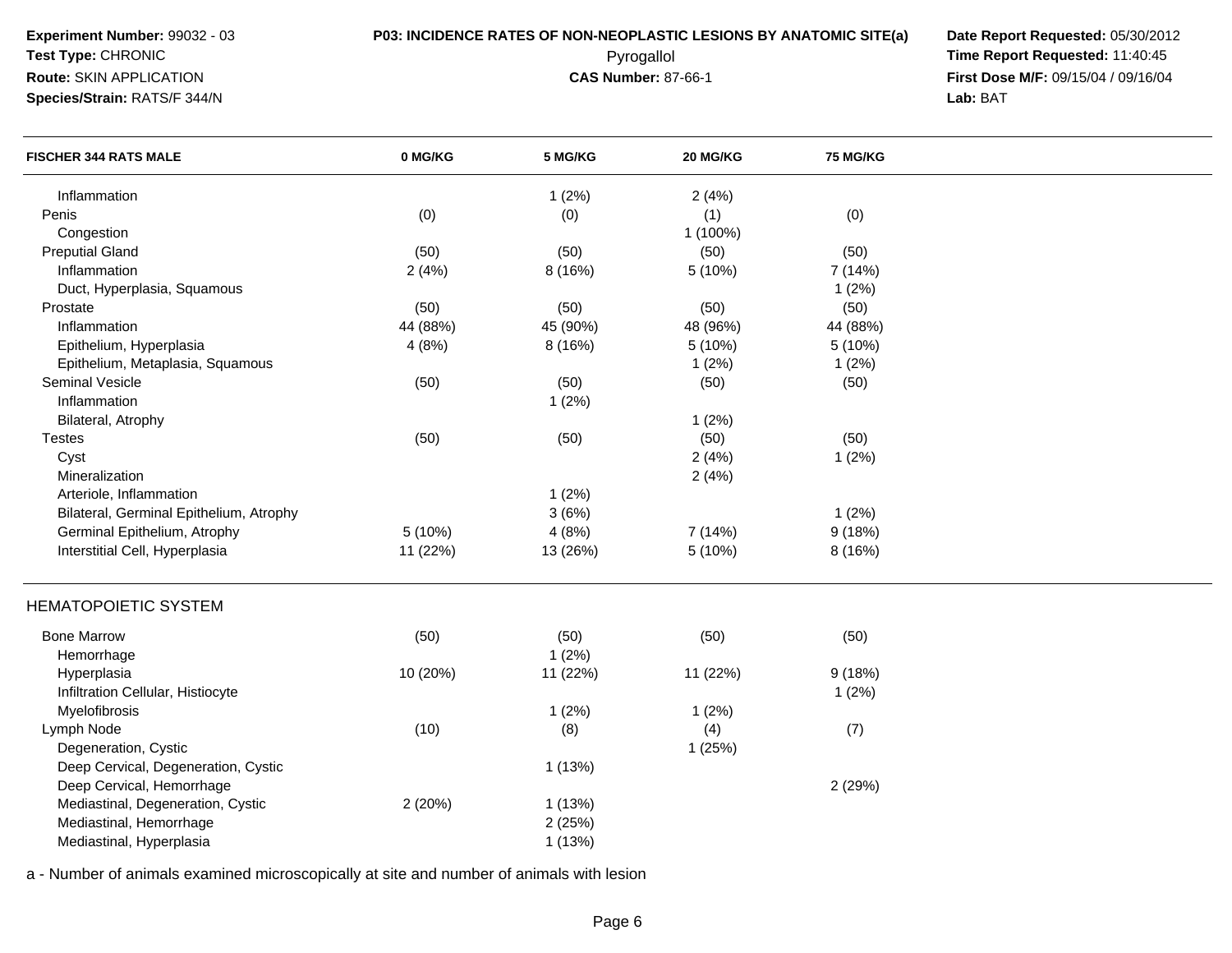**Experiment Number:** 99032 - 03

### **Test Type:** CHRONIC**Route:** SKIN APPLICATION

**Species/Strain:** RATS/F 344/N

**P03: INCIDENCE RATES OF NON-NEOPLASTIC LESIONS BY ANATOMIC SITE(a) Date Report Requested: 05/30/2012<br><b>Pyrogallol** Pyrogallol **Fine Report Requested:** 11:40:45 Pyrogallol **Time Report Requested:** 11:40:45 **First Dose M/F:** 09/15/04 / 09/16/04 Lab: BAT **Lab:** BAT

| <b>FISCHER 344 RATS MALE</b>          | 0 MG/KG   | 5 MG/KG | 20 MG/KG | <b>75 MG/KG</b> |  |
|---------------------------------------|-----------|---------|----------|-----------------|--|
| Mediastinal, Hyperplasia, Lymphoid    |           | 1(13%)  |          |                 |  |
| Mediastinal, Hyperplasia, Plasma Cell | 2(20%)    | 1(13%)  | 1(25%)   |                 |  |
| Pancreatic, Degeneration, Cystic      | $1(10\%)$ |         |          |                 |  |
| Lymph Node, Mesenteric                | (50)      | (50)    | (50)     | (50)            |  |
| Degeneration, Cystic                  |           | 4(8%)   | 1(2%)    | 5(10%)          |  |
| Hemorrhage                            |           |         |          | 2(4%)           |  |
| Hyperplasia, Histiocytic              |           |         | 2(4%)    |                 |  |
| Hyperplasia, Plasma Cell              |           |         | 1(2%)    |                 |  |
| Infiltration Cellular, Histiocyte     |           |         |          | 1(2%)           |  |
| Necrosis, Lymphoid                    |           | 2(4%)   |          |                 |  |
| Spleen                                | (50)      | (50)    | (50)     | (50)            |  |
| Congestion                            |           |         | 1(2%)    |                 |  |
| Hematopoietic Cell Proliferation      |           |         |          | 1(2%)           |  |
| Hyperplasia, Lymphoid                 | 3(6%)     | 3(6%)   | 1(2%)    | 2(4%)           |  |
| Infarct                               | 2(4%)     | 2(4%)   | 3(6%)    | 1(2%)           |  |
| Necrosis, Lymphoid                    |           | 1(2%)   |          |                 |  |
| Necrosis, Focal                       |           | 1(2%)   |          |                 |  |
| Thrombosis                            |           |         |          | 1(2%)           |  |
| Capsule, Fibrosis                     |           | 1(2%)   |          | 1(2%)           |  |
| Capsule, Inflammation                 |           |         |          | 1(2%)           |  |
| Lymphoid Follicle, Atrophy            |           | 1(2%)   | 2(4%)    |                 |  |
| Lymphoid Follicle, Depletion Cellular |           | 1(2%)   |          |                 |  |
| Thymus                                | (47)      | (48)    | (48)     | (47)            |  |
| Cyst                                  |           |         | 1(2%)    |                 |  |
| <b>Ectopic Parathyroid Gland</b>      |           |         |          | 1(2%)           |  |
| Fibrosis                              |           |         | 1(2%)    |                 |  |
| Epithelial Cell, Hyperplasia          |           |         |          | 1(2%)           |  |
| <b>INTEGUMENTARY SYSTEM</b>           |           |         |          |                 |  |
| <b>Mammary Gland</b>                  | (50)      | (49)    | (50)     | (50)            |  |
| Inflammation                          |           | 1(2%)   |          |                 |  |
| Duct, Cyst                            | 1(2%)     |         |          |                 |  |
| Duct, Dilatation                      | 1(2%)     |         |          |                 |  |
| Skin                                  | (50)      | (50)    | (50)     | (50)            |  |
|                                       |           |         |          |                 |  |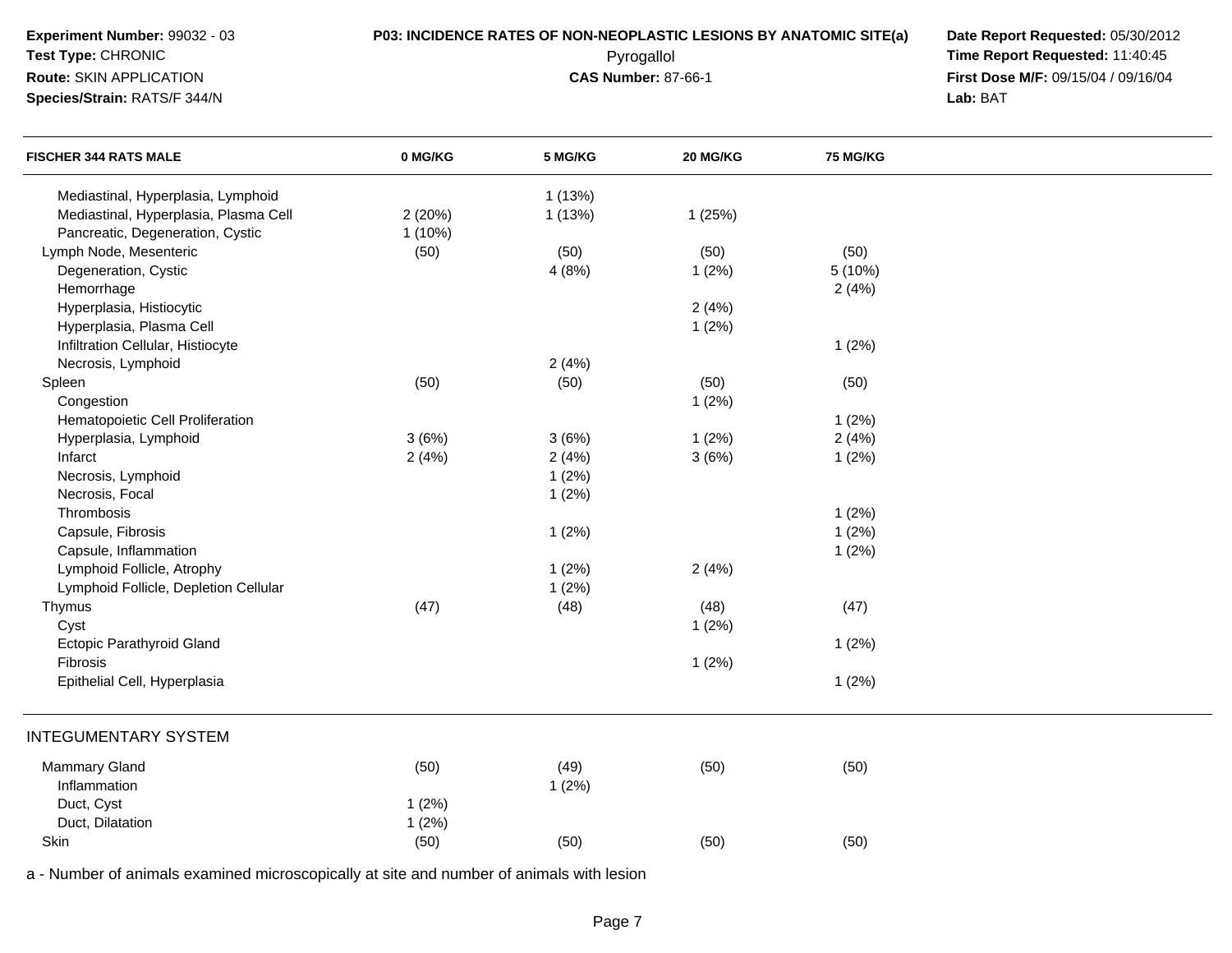**Experiment Number:** 99032 - 03**Test Type:** CHRONIC**Route:** SKIN APPLICATION**Species/Strain:** RATS/F 344/N

**P03: INCIDENCE RATES OF NON-NEOPLASTIC LESIONS BY ANATOMIC SITE(a) Date Report Requested: 05/30/2012<br><b>Pyrogallol** Pyrogallol **Fine Report Requested:** 11:40:45 Pyrogallol **Time Report Requested:** 11:40:45 **First Dose M/F:** 09/15/04 / 09/16/04 Lab: BAT **Lab:** BAT

| <b>FISCHER 344 RATS MALE</b>                         | 0 MG/KG       | 5 MG/KG       | 20 MG/KG | 75 MG/KG      |  |
|------------------------------------------------------|---------------|---------------|----------|---------------|--|
| Abscess                                              |               | 1(2%)         |          |               |  |
| Fibrosis                                             |               |               |          | 1(2%)         |  |
| Hyperkeratosis                                       |               |               |          | 1(2%)         |  |
| Hyperplasia                                          |               |               |          | 2(4%)         |  |
| Inflammation                                         |               |               |          | 1(2%)         |  |
| Ulcer                                                |               |               | 1(2%)    | 1(2%)         |  |
| Control, Hyperkeratosis                              |               |               |          | 1(2%)         |  |
| Control, Hyperplasia                                 |               |               |          | 1(2%)         |  |
| Control, Inflammation                                |               |               |          | 1(2%)         |  |
| Control, Sebaceous Gland, Hyperplasia                |               |               |          | 1(2%)         |  |
| Sebaceous Gland, Site Of Application,<br>Hyperplasia |               |               | 12 (24%) | 48 (96%)      |  |
| Site Of Application, Hyperkeratosis                  |               | 2(4%)         | 21 (42%) | 48 (96%)      |  |
| Site Of Application, Hyperplasia                     |               | 6 (12%)       | 20 (40%) | 50 (100%)     |  |
| Site Of Application, Inflammation                    |               |               |          | 46 (92%)      |  |
| Site Of Application, Ulcer                           |               |               |          | 1(2%)         |  |
| MUSCULOSKELETAL SYSTEM                               |               |               |          |               |  |
| Bone                                                 | (50)          | (50)          | (50)     | (50)          |  |
| Fibrosis                                             |               |               |          | 1(2%)         |  |
| Hemorrhage                                           |               | 1(2%)         |          |               |  |
| Osteopetrosis                                        |               |               |          | 1(2%)         |  |
| Epiphysis, Femur, Cyst                               |               | 1(2%)         |          |               |  |
| Mandible, Cyst                                       |               |               | 1(2%)    |               |  |
| NERVOUS SYSTEM                                       |               |               |          |               |  |
| <b>Brain</b>                                         |               |               |          |               |  |
| Hemorrhage                                           | (50)<br>3(6%) | (50)<br>4(8%) | (50)     | (50)<br>2(4%) |  |
| Hydrocephalus                                        | 2(4%)         | 3(6%)         | 4(8%)    |               |  |
| Cerebrum, Inflammation                               |               |               |          | 1(2%)         |  |
|                                                      |               |               |          |               |  |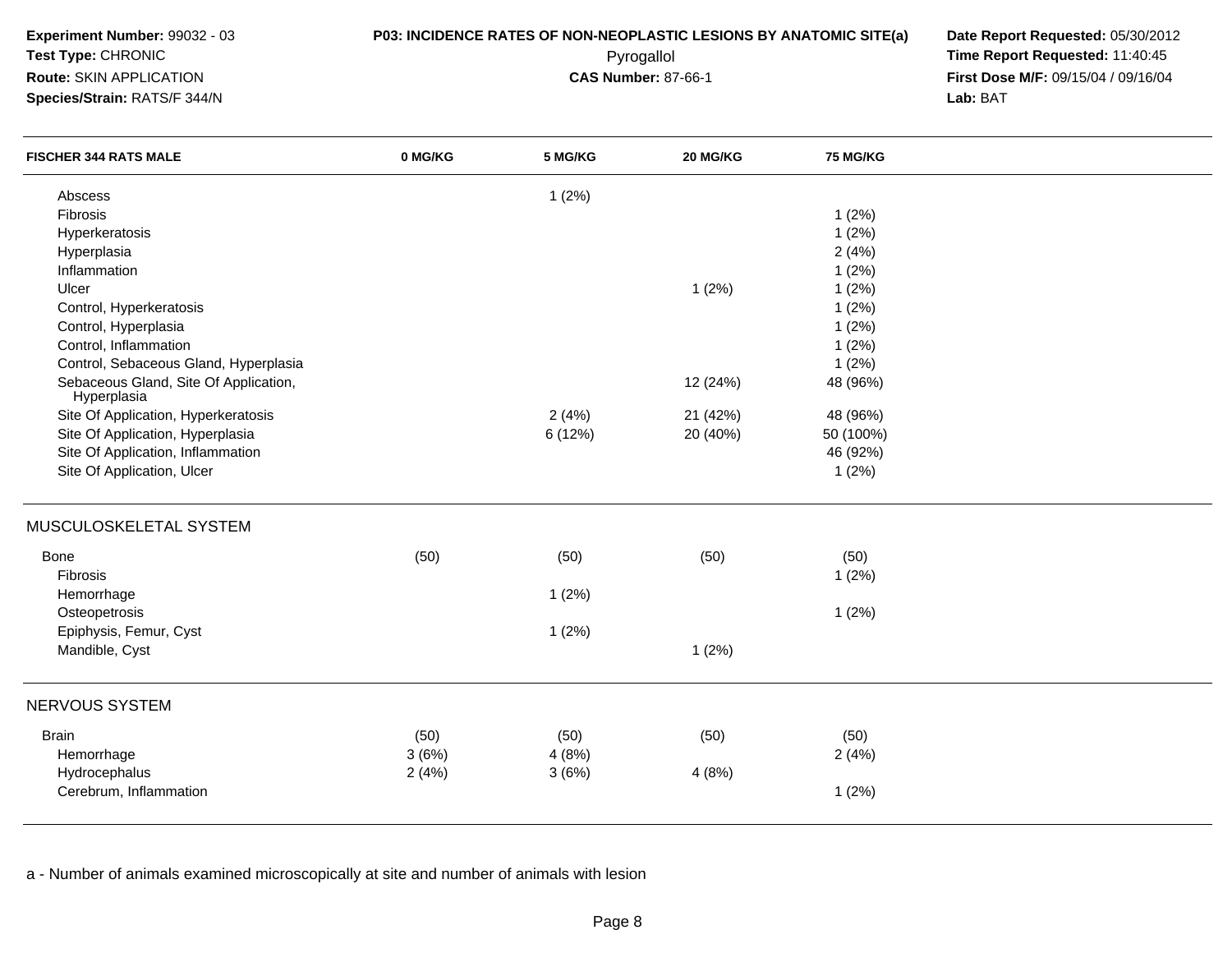| Experiment Number: 99032 - 03 |
|-------------------------------|
| <b>Test Type: CHRONIC</b>     |
| Route: SKIN APPLICATION       |

### **Species/Strain:** RATS/F 344/N

**P03: INCIDENCE RATES OF NON-NEOPLASTIC LESIONS BY ANATOMIC SITE(a) Date Report Requested: 05/30/2012<br><b>Pyrogallol** Pyrogallol **Fine Report Requested:** 11:40:45 Pyrogallol **Time Report Requested:** 11:40:45 **First Dose M/F:** 09/15/04 / 09/16/04<br>Lab: BAT **Lab:** BAT

| <b>FISCHER 344 RATS MALE</b>                | 0 MG/KG  | 5 MG/KG  | 20 MG/KG | <b>75 MG/KG</b> |  |
|---------------------------------------------|----------|----------|----------|-----------------|--|
| <b>RESPIRATORY SYSTEM</b>                   |          |          |          |                 |  |
| Lung                                        | (50)     | (50)     | (50)     | (50)            |  |
| Congestion                                  | 1(2%)    |          | 1(2%)    |                 |  |
| Hemorrhage                                  | 1(2%)    | 3(6%)    |          |                 |  |
| Hyperplasia                                 |          |          | 1(2%)    |                 |  |
| Inflammation                                | 6 (12%)  | 12 (24%) | 13 (26%) | 8 (16%)         |  |
| Metaplasia, Squamous                        |          |          | 1(2%)    |                 |  |
| Pigmentation, Hemosiderin                   |          | 1(2%)    |          |                 |  |
| Thrombosis                                  | 2(4%)    | 1(2%)    |          |                 |  |
| Alveolar Epithelium, Hyperplasia            | 9(18%)   | 7 (14%)  | 10 (20%) | 6(12%)          |  |
| Alveolus, Infiltration Cellular, Histiocyte | 6 (12%)  | 6 (12%)  | 5 (10%)  | 4(8%)           |  |
| Bronchiole, Fibrosis                        |          |          | 1(2%)    |                 |  |
| Serosa, Hyperplasia                         | 1(2%)    |          |          |                 |  |
| Nose                                        | (50)     | (50)     | (50)     | (50)            |  |
| Inflammation                                | 21 (42%) | 28 (56%) | 21 (42%) | 18 (36%)        |  |
| Metaplasia, Squamous                        | 1(2%)    |          |          |                 |  |
| Polyp, Inflammatory                         |          | 1(2%)    |          |                 |  |
| Thrombosis                                  |          | 2(4%)    |          |                 |  |
| Nasolacrimal Duct, Inflammation             |          |          |          | 1(2%)           |  |
| Trachea                                     | (50)     | (50)     | (50)     | (50)            |  |
| Infiltration Cellular, Mononuclear Cell     |          | 1(2%)    |          |                 |  |
| Inflammation                                | 1(2%)    |          | 2(4%)    |                 |  |
| Metaplasia, Squamous                        |          |          | 1(2%)    |                 |  |
| SPECIAL SENSES SYSTEM                       |          |          |          |                 |  |
| Eye                                         | (50)     | (50)     | (50)     | (50)            |  |
| Cataract                                    |          | 2(4%)    |          | 1(2%)           |  |
| Anterior Chamber, Inflammation              | 1(2%)    |          |          |                 |  |
| Cornea, Inflammation                        | 1(2%)    |          |          |                 |  |
| Retina, Atrophy                             | 1(2%)    | 3(6%)    |          | 1(2%)           |  |
| Retina, Developmental Malformation          |          |          | 1(2%)    |                 |  |
| Harderian Gland                             | (50)     | (50)     | (50)     | (50)            |  |
| Hyperplasia                                 | 1(2%)    | 1(2%)    | 2(4%)    |                 |  |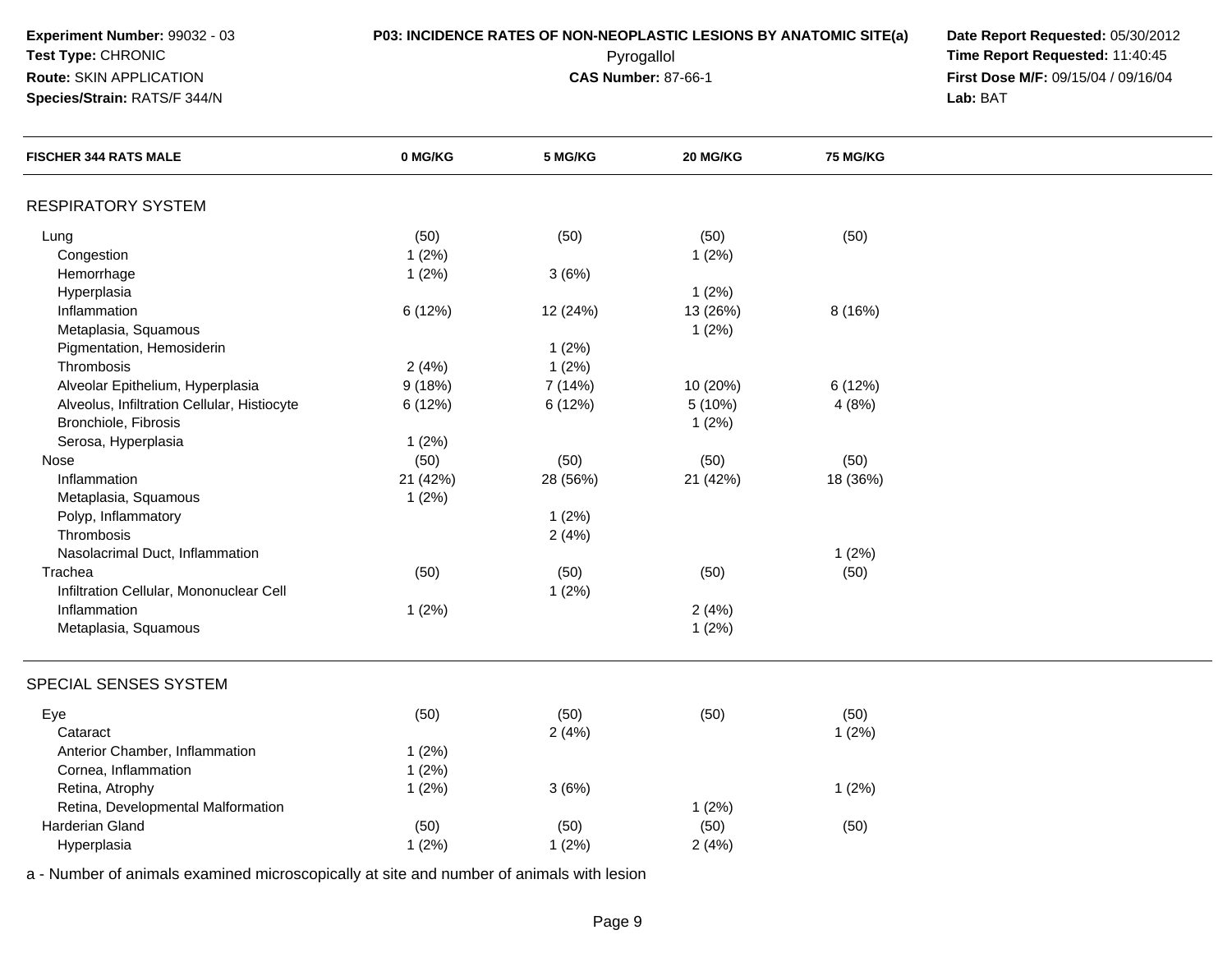| Experiment Number: 99032 - 03<br>Test Type: CHRONIC<br>Route: SKIN APPLICATION<br>Species/Strain: RATS/F 344/N |              |              | P03: INCIDENCE RATES OF NON-NEOPLASTIC LESIONS BY ANATOMIC SITE(a)<br>Pyrogallol<br><b>CAS Number: 87-66-1</b> |                 | Date Report Requested: 05/30/2012<br>Time Report Requested: 11:40:45<br>First Dose M/F: 09/15/04 / 09/16/04<br>Lab: BAT |
|----------------------------------------------------------------------------------------------------------------|--------------|--------------|----------------------------------------------------------------------------------------------------------------|-----------------|-------------------------------------------------------------------------------------------------------------------------|
| <b>FISCHER 344 RATS MALE</b>                                                                                   | 0 MG/KG      | 5 MG/KG      | 20 MG/KG                                                                                                       | <b>75 MG/KG</b> |                                                                                                                         |
| Inflammation<br>Zymbal's Gland                                                                                 | 1(2%)<br>(1) | 1(2%)<br>(0) | 1(2%)<br>(0)                                                                                                   | 2(4%)<br>(0)    |                                                                                                                         |
| <b>URINARY SYSTEM</b>                                                                                          |              |              |                                                                                                                |                 |                                                                                                                         |
| Kidney                                                                                                         | (50)         | (50)         | (50)                                                                                                           | (50)            |                                                                                                                         |
| Cyst, Multiple<br>Hyperplasia, Tubular                                                                         |              |              | 2(4%)                                                                                                          | 1(2%)<br>3(6%)  |                                                                                                                         |
| Inflammation                                                                                                   | 1(2%)        | 1(2%)        |                                                                                                                | 2(4%)           |                                                                                                                         |
| Nephropathy                                                                                                    | 45 (90%)     | 47 (94%)     | 49 (98%)                                                                                                       | 48 (96%)        |                                                                                                                         |
| Thrombosis                                                                                                     |              |              | 1(2%)                                                                                                          |                 |                                                                                                                         |
| Pelvis, Calculus Micro Observation Only                                                                        |              |              |                                                                                                                | 1(2%)           |                                                                                                                         |
| Transitional Epithelium, Hyperplasia                                                                           |              |              |                                                                                                                | 1(2%)           |                                                                                                                         |
| Urethra                                                                                                        | (0)          | (0)          | (0)                                                                                                            | (1)             |                                                                                                                         |
| Bulbourethral Gland, Hyperplasia                                                                               |              |              |                                                                                                                | 1 (100%)        |                                                                                                                         |
| <b>Urinary Bladder</b>                                                                                         | (50)         | (50)         | (50)                                                                                                           | (50)            |                                                                                                                         |
| Hemorrhage                                                                                                     |              |              |                                                                                                                | 1(2%)           |                                                                                                                         |
| Inflammation                                                                                                   |              | 1(2%)        |                                                                                                                |                 |                                                                                                                         |
| Transitional Epithelium, Hyperplasia                                                                           |              |              | 1(2%)                                                                                                          | 1(2%)           |                                                                                                                         |

\*\*\* END OF MALE \*\*\*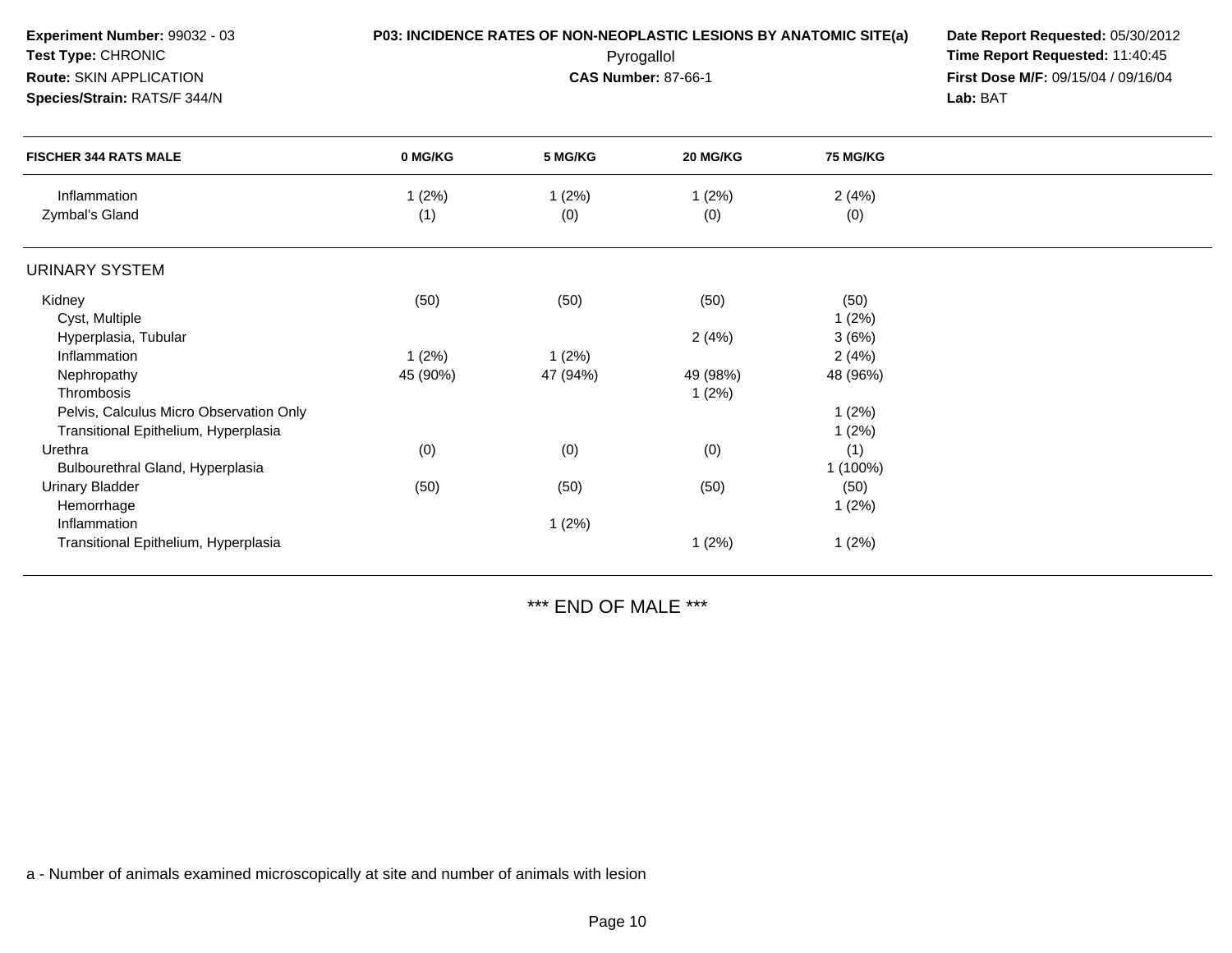### **Species/Strain:** RATS/F 344/N

**P03: INCIDENCE RATES OF NON-NEOPLASTIC LESIONS BY ANATOMIC SITE(a) Date Report Requested: 05/30/2012<br><b>Pyrogallol** Pyrogallol **Fine Report Requested:** 11:40:45 Pyrogallol **Time Report Requested:** 11:40:45 **First Dose M/F:** 09/15/04 / 09/16/04<br>Lab: BAT **Lab:** BAT

| <b>FISCHER 344 RATS FEMALE</b>          | 0 MG/KG          | 5 MG/KG          | 20 MG/KG     | 75 MG/KG         |  |
|-----------------------------------------|------------------|------------------|--------------|------------------|--|
| <b>Disposition Summary</b>              |                  |                  |              |                  |  |
| <b>Animals Initially In Study</b>       | 50               | 50               | 50           | 50               |  |
| <b>Early Deaths</b>                     |                  |                  |              |                  |  |
| <b>Accidentally Killed</b>              |                  | 1                |              |                  |  |
| <b>Moribund Sacrifice</b>               | 12               | $\boldsymbol{7}$ | 18           | $\boldsymbol{9}$ |  |
| <b>Natural Death</b>                    | $\boldsymbol{9}$ | 9                | $\bf 6$      | 10               |  |
| <b>Survivors</b>                        |                  |                  |              |                  |  |
| <b>Natural Death</b>                    |                  |                  | $\mathbf{1}$ |                  |  |
| <b>Terminal Sacrifice</b>               | 29               | 33               | 25           | 31               |  |
| <b>Animals Examined Microscopically</b> | 50               | 50               | 50           | 50               |  |
| <b>ALIMENTARY SYSTEM</b>                |                  |                  |              |                  |  |
| Esophagus                               | (50)             | (50)             | (50)         | (50)             |  |
| Intestine Large, Cecum                  | (50)             | (50)             | (50)         | (50)             |  |
| Erosion                                 | 1(2%)            |                  |              |                  |  |
| Inflammation                            | 1(2%)            |                  | 1(2%)        | 2(4%)            |  |
| Thrombosis                              |                  |                  | 1(2%)        |                  |  |
| Ulcer                                   | 1(2%)            | 1(2%)            | 1(2%)        |                  |  |
| Intestine Large, Colon                  | (50)             | (50)             | (50)         | (50)             |  |
| Inflammation                            | 1(2%)            |                  |              |                  |  |
| Parasite Metazoan                       | 2(4%)            | 5 (10%)          | 2(4%)        | 1(2%)            |  |
| Intestine Large, Rectum                 | (50)             | (50)             | (50)         | (50)             |  |
| Parasite Metazoan                       | 3(6%)            | 8 (16%)          | 5 (10%)      | 5 (10%)          |  |
| Intestine Small, Duodenum               | (50)             | (50)             | (50)         | (50)             |  |
| Parasite Metazoan                       | 1(2%)            |                  |              |                  |  |
| Intestine Small, Ileum                  | (50)             | (50)             | (50)         | (50)             |  |
| Inflammation                            |                  | 1(2%)            | 1(2%)        |                  |  |
| Parasite Metazoan                       |                  |                  | 1(2%)        |                  |  |
| Intestine Small, Jejunum                | (50)             | (50)             | (50)         | (50)             |  |
| Peyer's Patch, Hyperplasia              | 1(2%)            |                  |              |                  |  |
| Serosa, Fibrosis                        | 1(2%)            |                  |              |                  |  |
| Liver                                   | (50)             | (50)             | (50)         | (50)             |  |
| Angiectasis                             | 1(2%)            | 2(4%)            |              | 3(6%)            |  |
| Atypia Cellular, Focal                  |                  |                  | 1(2%)        |                  |  |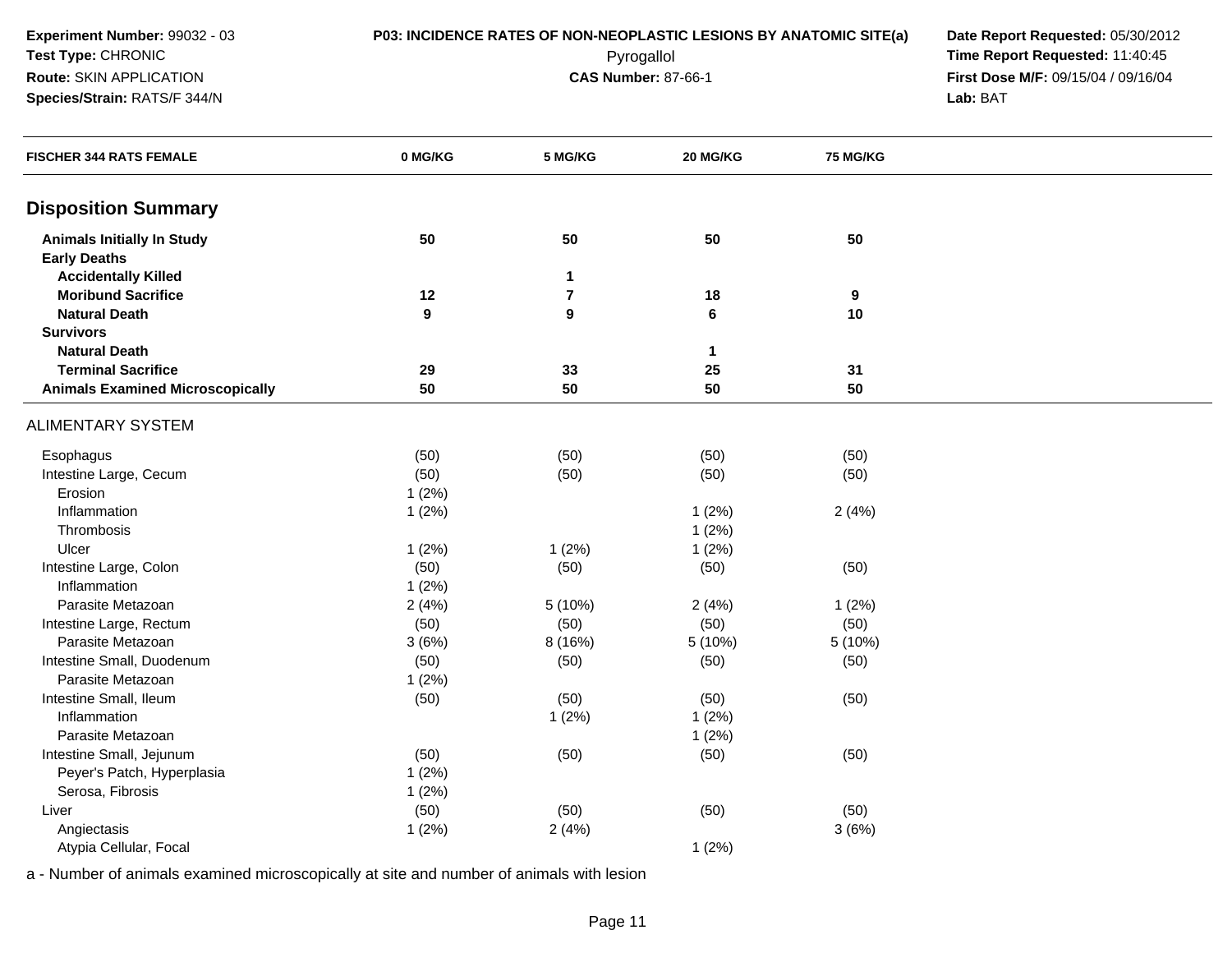| Experiment Number: 99032 - 03  |  |
|--------------------------------|--|
| Test Type: CHRONIC             |  |
| <b>Route: SKIN APPLICATION</b> |  |

### **Species/Strain:** RATS/F 344/N

**P03: INCIDENCE RATES OF NON-NEOPLASTIC LESIONS BY ANATOMIC SITE(a) Date Report Requested: 05/30/2012<br><b>Pyrogallol** Pyrogallol **Fine Report Requested:** 11:40:45 Pyrogallol **Time Report Requested:** 11:40:45 **First Dose M/F:** 09/15/04 / 09/16/04<br>Lab: BAT **Lab:** BAT

| <b>FISCHER 344 RATS FEMALE</b>        | 0 MG/KG  | 5 MG/KG   | 20 MG/KG  | <b>75 MG/KG</b> |  |
|---------------------------------------|----------|-----------|-----------|-----------------|--|
| <b>Basophilic Focus</b>               | 31 (62%) | 34 (68%)  | 28 (56%)  | 34 (68%)        |  |
| Clear Cell Focus                      | 9(18%)   | 1(2%)     | 2(4%)     | 4(8%)           |  |
| Congestion, Diffuse                   |          |           |           | 1(2%)           |  |
| Degeneration, Cystic                  |          | 1(2%)     | 1(2%)     |                 |  |
| <b>Eosinophilic Focus</b>             | 2(4%)    | 4(8%)     | 2(4%)     | 1(2%)           |  |
| Fatty Change                          | 4(8%)    | 1(2%)     | 6 (12%)   | 4(8%)           |  |
| Hematopoietic Cell Proliferation      |          | 1(2%)     |           |                 |  |
| Hemorrhage                            |          |           | 1(2%)     | 1(2%)           |  |
| Hepatodiaphragmatic Nodule            | 1(2%)    | 6(12%)    | 3(6%)     | 7 (14%)         |  |
| Inflammation                          | 23 (46%) | 26 (52%)  | 10 (20%)  | 16 (32%)        |  |
| <b>Mixed Cell Focus</b>               | 5(10%)   | 5(10%)    | 3(6%)     | 4(8%)           |  |
| Bile Duct, Hyperplasia                | 10 (20%) | 7 (14%)   | 7 (14%)   | 7 (14%)         |  |
| Hepatocyte, Hypertrophy               |          | 1(2%)     |           |                 |  |
| Hepatocyte, Necrosis                  | 1(2%)    | 1(2%)     | 3(6%)     |                 |  |
| Hepatocyte, Regeneration              |          |           | 1(2%)     | 1(2%)           |  |
| Hepatocyte, Vacuolization Cytoplasmic | 12 (24%) | 15 (30%)  | 8 (16%)   | 6 (12%)         |  |
| Hepatocyte, Midzonal, Degeneration    | 1(2%)    |           |           |                 |  |
| Portal, Fibrosis                      | 4(8%)    | 1(2%)     | 3(6%)     | 1(2%)           |  |
| Serosa, Fibrosis                      |          |           |           | 1(2%)           |  |
| Mesentery                             | (8)      | (11)      | (13)      | (10)            |  |
| Necrosis                              | 6 (75%)  | 11 (100%) | 13 (100%) | 10 (100%)       |  |
| Oral Mucosa                           | (2)      | (2)       | (0)       | (0)             |  |
| Gingival, Cyst                        | 1(50%)   | 1(50%)    |           |                 |  |
| Gingival, Inflammation                | 1(50%)   | 1(50%)    |           |                 |  |
| Pancreas                              | (50)     | (50)      | (50)      | (50)            |  |
| <b>Basophilic Focus</b>               |          | 1(2%)     |           |                 |  |
| Acinus, Atrophy                       | 16 (32%) | 13 (26%)  | 17 (34%)  | 15 (30%)        |  |
| Acinus, Hyperplasia                   | 3(6%)    | 8(16%)    | 1(2%)     | 5 (10%)         |  |
| Duct, Cyst                            | 4(8%)    | 2(4%)     | 2(4%)     | 2(4%)           |  |
| Salivary Glands                       | (50)     | (50)      | (50)      | (50)            |  |
| Hyperplasia                           |          |           | 1(2%)     |                 |  |
| Inflammation                          |          |           | 1(2%)     |                 |  |
| Mineralization                        |          |           | 1(2%)     |                 |  |
| Stomach, Forestomach                  | (50)     | (50)      | (50)      | (50)            |  |
| Inflammation                          | 1(2%)    |           | 2(4%)     | 3(6%)           |  |
| Ulcer                                 | 5 (10%)  | 3(6%)     | 7 (14%)   | 3(6%)           |  |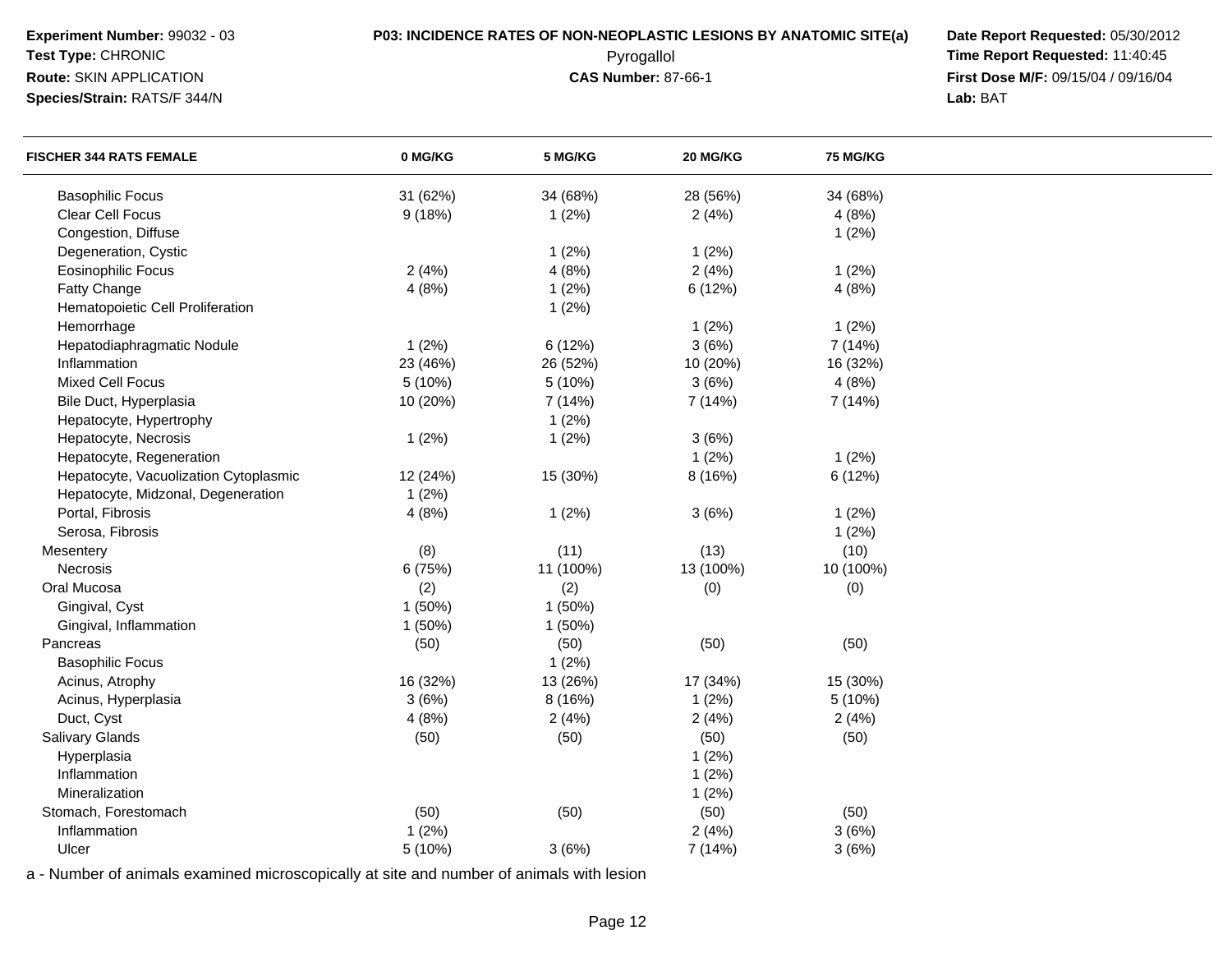| Experiment Number: 99032 - 03                                                            |          | P03: INCIDENCE RATES OF NON-NEOPLASTIC LESIONS BY ANATOMIC SITE(a) | Date Report Requested: 05/30/2012 |                 |                                     |
|------------------------------------------------------------------------------------------|----------|--------------------------------------------------------------------|-----------------------------------|-----------------|-------------------------------------|
| Test Type: CHRONIC                                                                       |          | Pyrogallol                                                         | Time Report Requested: 11:40:45   |                 |                                     |
| Route: SKIN APPLICATION                                                                  |          | <b>CAS Number: 87-66-1</b>                                         |                                   |                 | First Dose M/F: 09/15/04 / 09/16/04 |
| Species/Strain: RATS/F 344/N                                                             |          |                                                                    |                                   |                 | Lab: BAT                            |
|                                                                                          | 0 MG/KG  |                                                                    | 20 MG/KG                          | <b>75 MG/KG</b> |                                     |
| <b>FISCHER 344 RATS FEMALE</b>                                                           |          | 5 MG/KG                                                            |                                   |                 |                                     |
| Epithelium, Hyperplasia                                                                  | 3(6%)    |                                                                    | 1(2%)                             | 3(6%)           |                                     |
| Stomach, Glandular                                                                       | (50)     | (50)                                                               | (50)                              | (50)            |                                     |
| Erosion                                                                                  | 1(2%)    | 1(2%)                                                              | 1(2%)                             |                 |                                     |
| Inflammation                                                                             | 2(4%)    |                                                                    | 1(2%)                             | 2(4%)           |                                     |
| Ulcer                                                                                    |          |                                                                    | 1(2%)                             |                 |                                     |
| Epithelium, Cyst                                                                         |          |                                                                    |                                   | 1(2%)           |                                     |
|                                                                                          |          |                                                                    |                                   |                 |                                     |
| <b>CARDIOVASCULAR SYSTEM</b>                                                             |          |                                                                    |                                   |                 |                                     |
| <b>Blood Vessel</b>                                                                      | (50)     | (50)                                                               | (50)                              | (50)            |                                     |
| Thrombosis                                                                               |          |                                                                    | 1(2%)                             |                 |                                     |
| Heart                                                                                    | (50)     | (50)                                                               | (50)                              | (50)            |                                     |
| Cardiomyopathy                                                                           | 44 (88%) | 45 (90%)                                                           | 46 (92%)                          | 45 (90%)        |                                     |
| Inflammation                                                                             | 1(2%)    |                                                                    |                                   |                 |                                     |
| Atrium, Thrombosis                                                                       | 1(2%)    | 1(2%)                                                              | 1(2%)                             |                 |                                     |
| Myocardium, Inflammation                                                                 |          | 1(2%)                                                              |                                   |                 |                                     |
|                                                                                          |          |                                                                    |                                   |                 |                                     |
| <b>ENDOCRINE SYSTEM</b>                                                                  |          |                                                                    |                                   |                 |                                     |
| <b>Adrenal Cortex</b>                                                                    | (50)     | (50)                                                               | (50)                              | (50)            |                                     |
| Angiectasis                                                                              |          |                                                                    | 1(2%)                             |                 |                                     |
| Atrophy                                                                                  |          |                                                                    | 1(2%)                             | 1(2%)           |                                     |
| Atypia Cellular                                                                          |          |                                                                    | 1(2%)                             |                 |                                     |
| Degeneration, Cystic                                                                     | 8 (16%)  | 4(8%)                                                              | 4(8%)                             | 2(4%)           |                                     |
| Hematopoietic Cell Proliferation                                                         | 1(2%)    |                                                                    |                                   | 1(2%)           |                                     |
| Hemorrhage                                                                               |          |                                                                    |                                   | 2(4%)           |                                     |
| Hyperplasia                                                                              | 29 (58%) | 24 (48%)                                                           | 26 (52%)                          | 29 (58%)        |                                     |
| Hypertrophy                                                                              | 17 (34%) | 15 (30%)                                                           | 24 (48%)                          | 21 (42%)        |                                     |
| <b>Necrosis</b>                                                                          |          |                                                                    | 1 $(2%)$                          |                 |                                     |
| Thrombosis                                                                               |          |                                                                    | 1(2%)                             |                 |                                     |
| Vacuolization Cytoplasmic                                                                | 14 (28%) | 13 (26%)                                                           | 13 (26%)                          | 18 (36%)        |                                     |
| Adrenal Medulla                                                                          | (50)     | (50)                                                               | (50)                              | (50)            |                                     |
| Hyperplasia                                                                              | 5 (10%)  | 1(2%)                                                              | 6(12%)                            | 4(8%)           |                                     |
| Infiltration Cellular, Mononuclear Cell                                                  |          |                                                                    |                                   | 1(2%)           |                                     |
| Islets, Pancreatic                                                                       | (50)     | (50)                                                               | (50)                              | (50)            |                                     |
| a - Number of animals examined microscopically at site and number of animals with lesion |          |                                                                    |                                   |                 |                                     |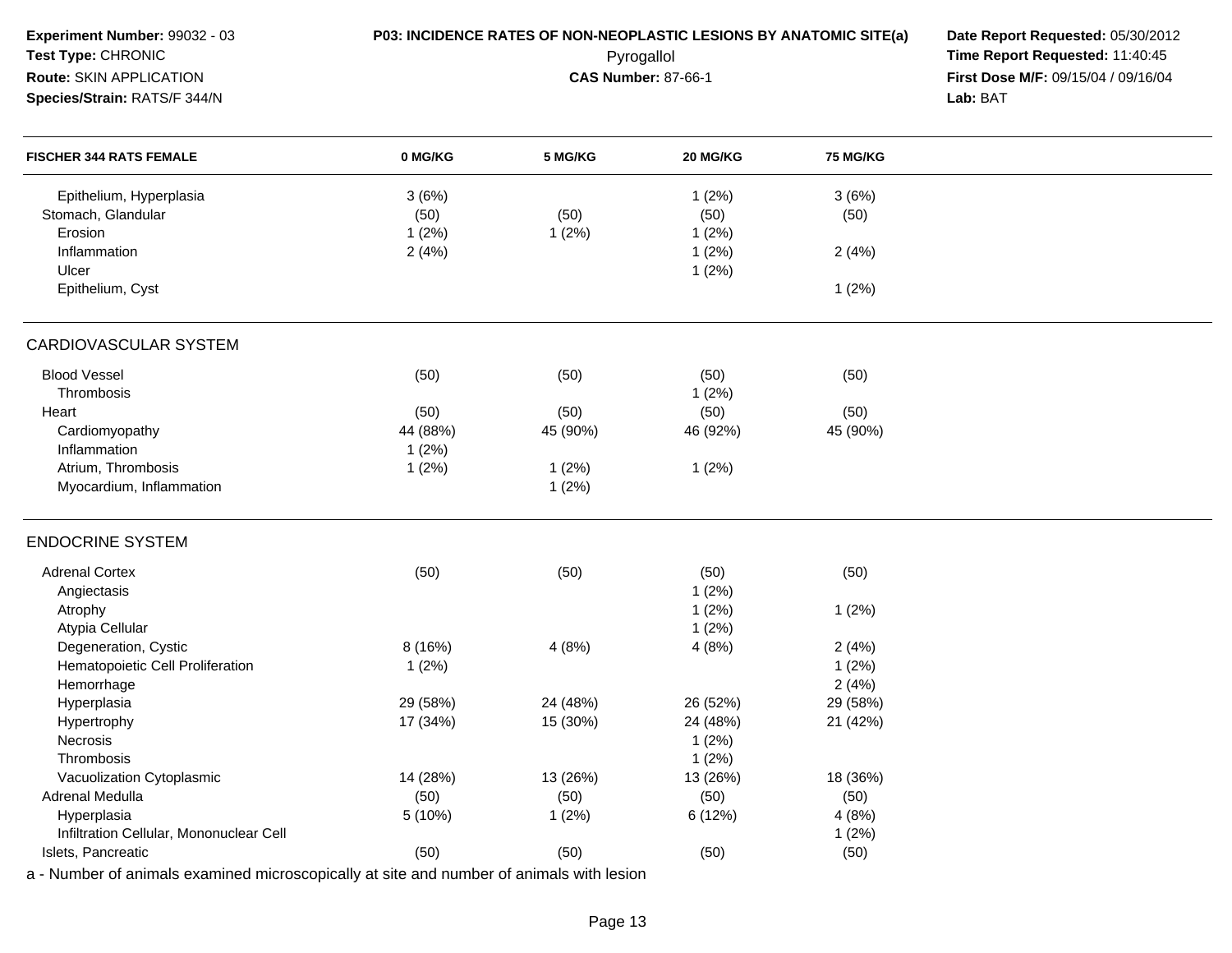Parathyroid Glandd (49) (49) (49) (60) (50) (49) Hyperplasiaa and  $2(4\%)$ Pituitary Glandd (50) (50) (50) (50) (50) (50) (50) Angiectasiss and  $1(2\%)$ Cystt the contract of  $1(2\%)$  1 (2%) **Experiment Number:** 99032 - 03**P03: INCIDENCE RATES OF NON-NEOPLASTIC LESIONS BY ANATOMIC SITE(a) Date Report Requested: 05/30/2012<br>Pyrogallol <b>Prices and Alteration Time Report Requested:** 11:40:45 **Test Type:** CHRONIC Pyrogallol **Time Report Requested:** 11:40:45 **Route:** SKIN APPLICATION**First Dose M/F:** 09/15/04 / 09/16/04 Lab: BAT **Species/Strain:** RATS/F 344/N **Lab:** BAT **FISCHER 344 RATS FEMALE 0 MG/KG5 MG/KG 20 MG/KG 75 MG/KG**

8 (16%) 7 (14%) 7 (14%)

31 (62%)

## GENERAL BODY SYSTEM

None

### GENITAL SYSTEM

Hemorrhage

Thyroid Gland

Follicle, Cyst

Cyst

Pars Distalis, Cyst

C-cell, Hyperplasia

Pars Distalis, Hyperplasia

Pars Distalis, Inflammation

Follicular Cell, Hyperplasia

| Clitoral Gland           | (50)  | (50)  | (50)   | (50)     |
|--------------------------|-------|-------|--------|----------|
| Atrophy                  |       |       | 1(2%)  |          |
| <b>Fibrosis</b>          |       |       | 1(2%)  |          |
| Hyperplasia              | 3(6%) | 1(2%) | 4(8%)  | 1(2%)    |
| Inflammation             | 3(6%) | 4(8%) | 6(12%) | 6(12%)   |
| Duct, Dilatation         | 1(2%) |       | 2(4%)  |          |
| Ovary                    | (50)  | (50)  | (50)   | (50)     |
| Cyst                     | 3(6%) | 3(6%) | 6(12%) | $1(2\%)$ |
| Uterus                   | (50)  | (50)  | (50)   | (50)     |
| Hemorrhage               |       | 1(2%) |        |          |
| Hyperplasia, Adenomatous |       |       |        | 1(2%)    |
| Inflammation             | 3(6%) |       |        | 1(2%)    |
| Cervix, Fibrosis         | 1(2%) |       |        |          |
| Endometrium, Cyst        |       |       | 1(2%)  |          |

e and  $1 (2%)$  and  $1 (2%)$  and  $2 (4%)$ 

d (50) (50) (50) (50) (50) (50) (50)

t the contract of  $1(2\%)$ 

19 (38%) 16 (32%) 17 (34%) 19 (38%)

a the contract of  $1(2\%)$ 

22 (44%) 31 (62%) 23 (46%) 31 (62%)

4 (8%)

n  $1(2\%)$ 

t the contract of  $1(2\%)$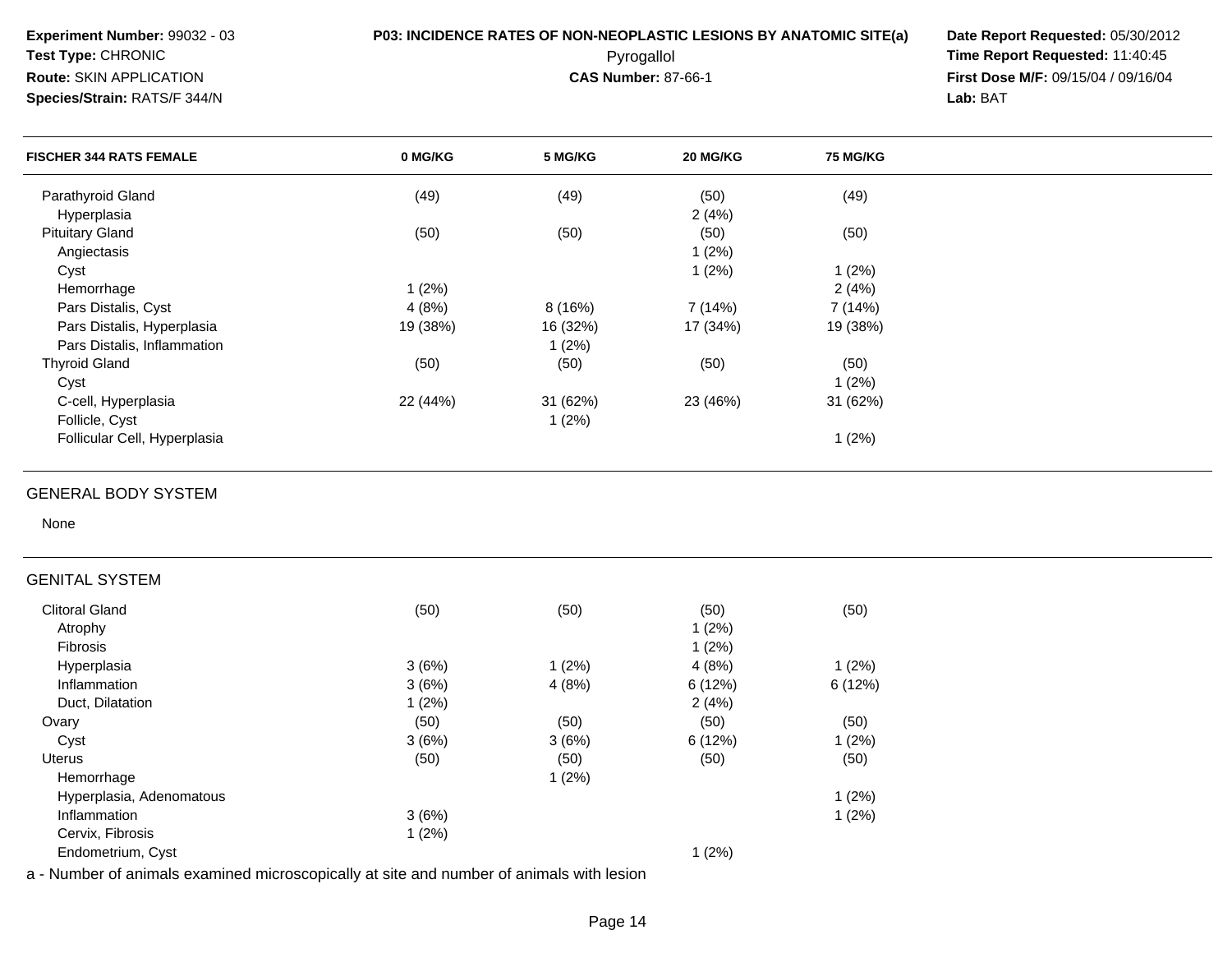| Experiment Number: 99032 - 03<br>Test Type: CHRONIC<br>Route: SKIN APPLICATION<br>Species/Strain: RATS/F 344/N |          | P03: INCIDENCE RATES OF NON-NEOPLASTIC LESIONS BY ANATOMIC SITE(a)<br>Pyrogallol<br><b>CAS Number: 87-66-1</b> | Date Report Requested: 05/30/2012<br>Time Report Requested: 11:40:45<br>First Dose M/F: 09/15/04 / 09/16/04<br>Lab: BAT |                 |  |
|----------------------------------------------------------------------------------------------------------------|----------|----------------------------------------------------------------------------------------------------------------|-------------------------------------------------------------------------------------------------------------------------|-----------------|--|
| <b>FISCHER 344 RATS FEMALE</b>                                                                                 | 0 MG/KG  | 5 MG/KG                                                                                                        | 20 MG/KG                                                                                                                | <b>75 MG/KG</b> |  |
| Endometrium, Edema                                                                                             |          |                                                                                                                | 1(2%)                                                                                                                   |                 |  |
| Endometrium, Hyperplasia, Cystic                                                                               | 5 (10%)  | 5(10%)                                                                                                         | 4(8%)                                                                                                                   |                 |  |
| Vagina                                                                                                         | (0)      | (1)                                                                                                            | (0)                                                                                                                     | (0)             |  |
| Inflammation                                                                                                   |          | 1 (100%)                                                                                                       |                                                                                                                         |                 |  |
| <b>HEMATOPOIETIC SYSTEM</b>                                                                                    |          |                                                                                                                |                                                                                                                         |                 |  |
| <b>Bone Marrow</b>                                                                                             | (50)     | (50)                                                                                                           | (50)                                                                                                                    | (50)            |  |
| Fibrosis                                                                                                       | 1(2%)    |                                                                                                                |                                                                                                                         |                 |  |
| Hyperplasia                                                                                                    | 10 (20%) | 6(12%)                                                                                                         | 10 (20%)                                                                                                                | 10 (20%)        |  |
| Myelofibrosis                                                                                                  |          |                                                                                                                | 2(4%)                                                                                                                   | 1(2%)           |  |
| Lymph Node                                                                                                     | (3)      | (2)                                                                                                            | (4)                                                                                                                     | (2)             |  |
| Hemorrhage                                                                                                     |          |                                                                                                                | 1(25%)                                                                                                                  |                 |  |
| Deep Cervical, Hyperplasia, Plasma Cell                                                                        | 1(33%)   |                                                                                                                |                                                                                                                         |                 |  |
| Mediastinal, Congestion                                                                                        |          | 1(50%)                                                                                                         |                                                                                                                         |                 |  |
| Mediastinal, Hemorrhage                                                                                        | 2(67%)   |                                                                                                                | 1(25%)                                                                                                                  |                 |  |
| Mediastinal, Hyperplasia, Plasma Cell                                                                          | 1(33%)   | 1(50%)                                                                                                         | 1(25%)                                                                                                                  |                 |  |
| Pancreatic, Hemorrhage                                                                                         |          |                                                                                                                | 1(25%)                                                                                                                  |                 |  |
| Lymph Node, Mesenteric                                                                                         | (50)     | (50)                                                                                                           | (50)                                                                                                                    | (50)            |  |
| Degeneration, Cystic                                                                                           | 3(6%)    |                                                                                                                |                                                                                                                         | 1(2%)           |  |
| Hyperplasia, Lymphoid                                                                                          |          |                                                                                                                |                                                                                                                         | 1(2%)           |  |
| Hyperplasia, Plasma Cell                                                                                       |          |                                                                                                                | 1(2%)                                                                                                                   | 1(2%)           |  |
| Infiltration Cellular, Histiocyte                                                                              |          | 1(2%)                                                                                                          |                                                                                                                         |                 |  |
| Inflammation                                                                                                   |          | 2(4%)                                                                                                          |                                                                                                                         |                 |  |
| Spleen                                                                                                         | (50)     | (50)                                                                                                           | (50)                                                                                                                    | (50)            |  |
| <b>Accessory Spleen</b>                                                                                        |          |                                                                                                                | 1(2%)                                                                                                                   | 1(2%)           |  |
| Hematopoietic Cell Proliferation                                                                               |          | 3(6%)                                                                                                          | 1(2%)                                                                                                                   |                 |  |
| Hyperplasia, Lymphoid                                                                                          |          | 1(2%)                                                                                                          | 1(2%)                                                                                                                   | 2(4%)           |  |
| Infarct                                                                                                        |          | 2(4%)                                                                                                          | 4(8%)                                                                                                                   | 1(2%)           |  |
| Pigmentation, Hemosiderin                                                                                      |          | 1(2%)                                                                                                          |                                                                                                                         | 1(2%)           |  |
| Capsule, Hyperplasia                                                                                           |          |                                                                                                                | 1(2%)                                                                                                                   |                 |  |
| Capsule, Inflammation                                                                                          |          |                                                                                                                | 1(2%)                                                                                                                   |                 |  |
| Lymphoid Follicle, Atrophy                                                                                     |          | 1(2%)                                                                                                          | 1(2%)                                                                                                                   | 1(2%)           |  |
| Thymus                                                                                                         | (50)     | (50)                                                                                                           | (49)                                                                                                                    | (50)            |  |
| Cyst                                                                                                           |          |                                                                                                                |                                                                                                                         | 1(2%)           |  |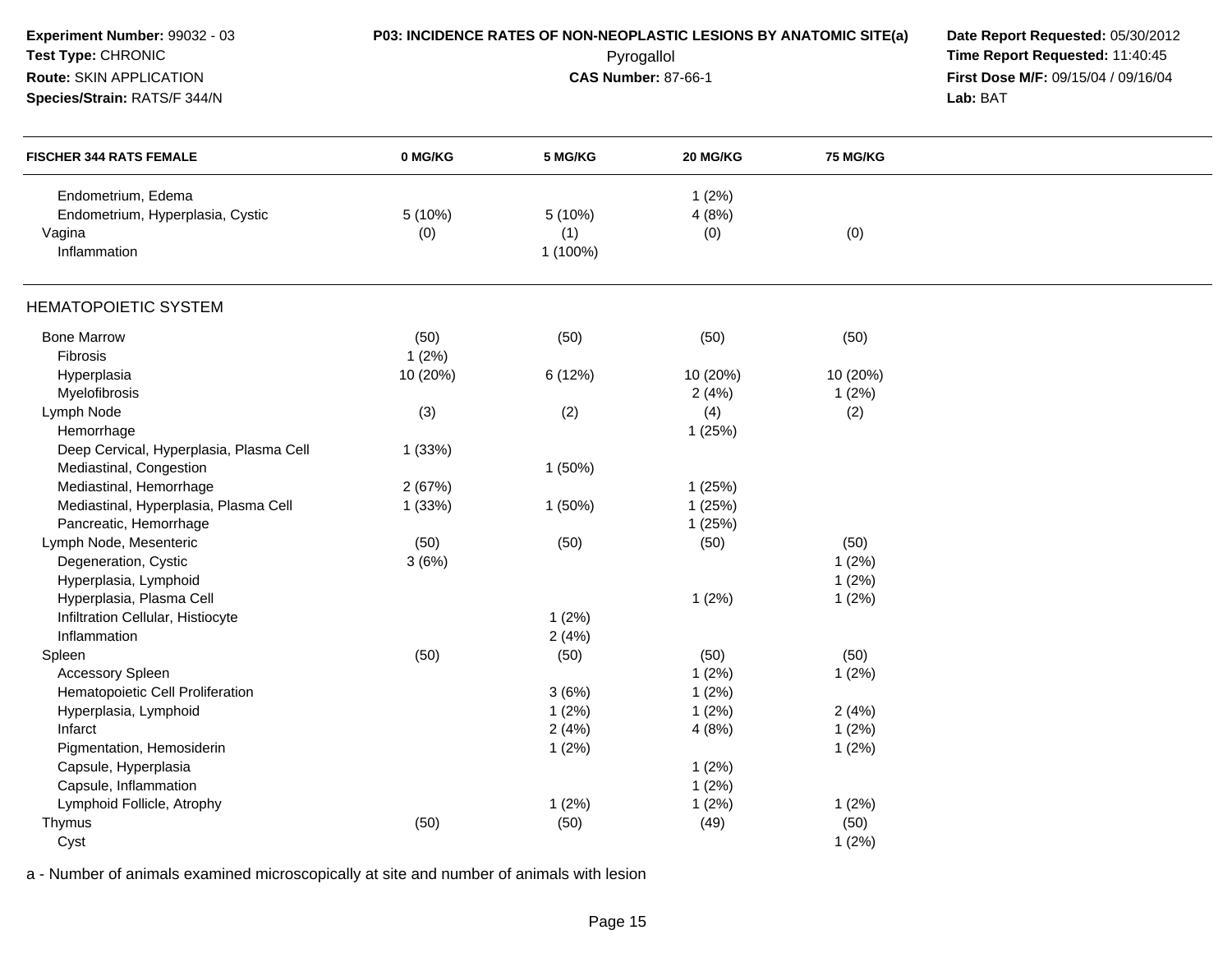| Experiment Number: 99032 - 03<br>Test Type: CHRONIC<br>Route: SKIN APPLICATION<br>Species/Strain: RATS/F 344/N |         |         | Pyrogallol<br><b>CAS Number: 87-66-1</b> | P03: INCIDENCE RATES OF NON-NEOPLASTIC LESIONS BY ANATOMIC SITE(a)<br>Date Report Requested: 05/30/2012<br>Time Report Requested: 11:40:45<br>First Dose M/F: 09/15/04 / 09/16/04<br>Lab: BAT |  |  |
|----------------------------------------------------------------------------------------------------------------|---------|---------|------------------------------------------|-----------------------------------------------------------------------------------------------------------------------------------------------------------------------------------------------|--|--|
| <b>FISCHER 344 RATS FEMALE</b>                                                                                 | 0 MG/KG | 5 MG/KG | 20 MG/KG                                 | 75 MG/KG                                                                                                                                                                                      |  |  |
| <b>INTEGUMENTARY SYSTEM</b>                                                                                    |         |         |                                          |                                                                                                                                                                                               |  |  |
| <b>Mammary Gland</b>                                                                                           | (50)    | (50)    | (50)                                     | (50)                                                                                                                                                                                          |  |  |
| Inflammation                                                                                                   | 1(2%)   | 4(8%)   |                                          | 1(2%)                                                                                                                                                                                         |  |  |
| Duct, Cyst                                                                                                     | 1(2%)   | 1(2%)   | 1(2%)                                    | 5 (10%)                                                                                                                                                                                       |  |  |
| Duct, Hyperplasia, Cystic                                                                                      | 1(2%)   |         |                                          |                                                                                                                                                                                               |  |  |
| Skin                                                                                                           | (50)    | (50)    | (50)                                     | (50)                                                                                                                                                                                          |  |  |
| Hyperkeratosis                                                                                                 |         | 2(4%)   |                                          |                                                                                                                                                                                               |  |  |
| Hyperplasia                                                                                                    |         |         |                                          | 1(2%)                                                                                                                                                                                         |  |  |
| Ulcer                                                                                                          |         |         |                                          | 1(2%)                                                                                                                                                                                         |  |  |
| Control, Hyperplasia                                                                                           |         |         | 1(2%)                                    |                                                                                                                                                                                               |  |  |
| Control, Inflammation                                                                                          |         |         | 1(2%)                                    |                                                                                                                                                                                               |  |  |
| Sebaceous Gland, Site Of Application,<br>Hyperplasia                                                           |         |         | 5 (10%)                                  | 41 (82%)                                                                                                                                                                                      |  |  |
| Site Of Application, Hyperkeratosis                                                                            |         | 6(12%)  | 23 (46%)                                 | 49 (98%)                                                                                                                                                                                      |  |  |
| Site Of Application, Hyperplasia                                                                               |         | 9(18%)  | 11 (22%)                                 | 49 (98%)                                                                                                                                                                                      |  |  |
| Site Of Application, Inflammation                                                                              |         | 3(6%)   | 6 (12%)                                  | 49 (98%)                                                                                                                                                                                      |  |  |
| MUSCULOSKELETAL SYSTEM                                                                                         |         |         |                                          |                                                                                                                                                                                               |  |  |
| Bone                                                                                                           | (50)    | (50)    | (50)                                     | (50)                                                                                                                                                                                          |  |  |
| Osteopetrosis                                                                                                  |         |         | 1(2%)                                    |                                                                                                                                                                                               |  |  |
| Osteosclerosis                                                                                                 | 1(2%)   |         |                                          |                                                                                                                                                                                               |  |  |
| Fibula, Tibia, Fracture                                                                                        | 1(2%)   |         |                                          |                                                                                                                                                                                               |  |  |
| <b>Skeletal Muscle</b>                                                                                         | (0)     | (0)     | (2)                                      | (0)                                                                                                                                                                                           |  |  |
| NERVOUS SYSTEM                                                                                                 |         |         |                                          |                                                                                                                                                                                               |  |  |
| <b>Brain</b>                                                                                                   | (50)    | (50)    | (50)                                     | (50)                                                                                                                                                                                          |  |  |
| Hemorrhage                                                                                                     | 1(2%)   | 1(2%)   |                                          | 1(2%)                                                                                                                                                                                         |  |  |
| Hydrocephalus                                                                                                  | 1(2%)   | 3(6%)   | 3(6%)                                    | 3(6%)                                                                                                                                                                                         |  |  |
| Thrombosis                                                                                                     |         |         | 1(2%)                                    |                                                                                                                                                                                               |  |  |
| Cerebellum, Gliosis                                                                                            | 1(2%)   |         |                                          |                                                                                                                                                                                               |  |  |
|                                                                                                                |         |         |                                          |                                                                                                                                                                                               |  |  |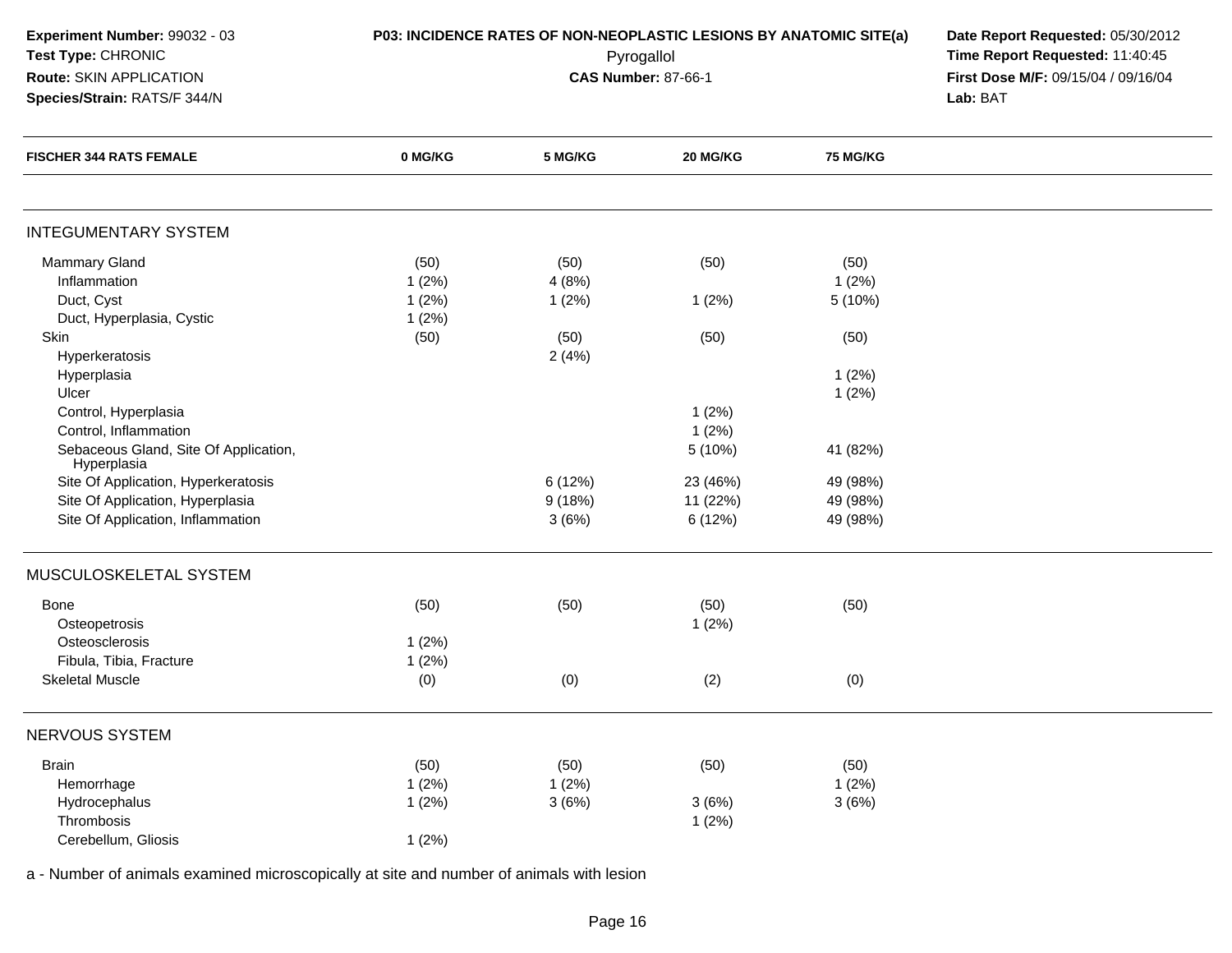| Experiment Number: 99032 - 03<br>Test Type: CHRONIC<br>Route: SKIN APPLICATION<br>Species/Strain: RATS/F 344/N |          | P03: INCIDENCE RATES OF NON-NEOPLASTIC LESIONS BY ANATOMIC SITE(a)<br>Pyrogallol<br><b>CAS Number: 87-66-1</b> |          |          | Date Report Requested: 05/30/2012<br>Time Report Requested: 11:40:45<br>First Dose M/F: 09/15/04 / 09/16/04<br>Lab: BAT |
|----------------------------------------------------------------------------------------------------------------|----------|----------------------------------------------------------------------------------------------------------------|----------|----------|-------------------------------------------------------------------------------------------------------------------------|
| <b>FISCHER 344 RATS FEMALE</b>                                                                                 | 0 MG/KG  | 5 MG/KG                                                                                                        | 20 MG/KG | 75 MG/KG |                                                                                                                         |
| Cerebrum, Necrosis                                                                                             | 1(2%)    |                                                                                                                |          |          |                                                                                                                         |
| <b>Peripheral Nerve</b>                                                                                        | (0)      | (0)                                                                                                            | (1)      | (0)      |                                                                                                                         |
| Spinal Cord                                                                                                    | (0)      | (0)                                                                                                            | (1)      | (0)      |                                                                                                                         |
| <b>RESPIRATORY SYSTEM</b>                                                                                      |          |                                                                                                                |          |          |                                                                                                                         |
| Larynx                                                                                                         | (0)      | (1)                                                                                                            | (0)      | (0)      |                                                                                                                         |
| Foreign Body                                                                                                   |          | 1 (100%)                                                                                                       |          |          |                                                                                                                         |
| Inflammation                                                                                                   |          | 1 (100%)                                                                                                       |          |          |                                                                                                                         |
| Lung                                                                                                           | (50)     | (50)                                                                                                           | (50)     | (50)     |                                                                                                                         |
| Congestion                                                                                                     |          | 1(2%)                                                                                                          | 1(2%)    | 1(2%)    |                                                                                                                         |
| Fibrosis                                                                                                       | 2(4%)    |                                                                                                                |          |          |                                                                                                                         |
| Hemorrhage                                                                                                     |          | 2(4%)                                                                                                          |          |          |                                                                                                                         |
| Inflammation                                                                                                   | 8 (16%)  | 9(18%)                                                                                                         | 2(4%)    | 10 (20%) |                                                                                                                         |
| Thrombosis                                                                                                     | 1(2%)    |                                                                                                                |          |          |                                                                                                                         |
| Alveolar Epithelium, Hyperplasia                                                                               | 6 (12%)  | 11 (22%)                                                                                                       | 5 (10%)  | 12 (24%) |                                                                                                                         |
| Alveolus, Infiltration Cellular, Histiocyte                                                                    | 2(4%)    | 3(6%)                                                                                                          | 2(4%)    | 6(12%)   |                                                                                                                         |
| Alveolus, Pigmentation, Hemoglobin                                                                             |          |                                                                                                                |          | 1(2%)    |                                                                                                                         |
| Bronchiole, Hyperplasia                                                                                        |          |                                                                                                                |          | 1(2%)    |                                                                                                                         |
| Serosa, Fibrosis                                                                                               |          | 1(2%)                                                                                                          |          |          |                                                                                                                         |
| Nose                                                                                                           | (50)     | (50)                                                                                                           | (50)     | (50)     |                                                                                                                         |
| Inflammation                                                                                                   | 11 (22%) | 10 (20%)                                                                                                       | 12 (24%) | 8(16%)   |                                                                                                                         |
| Metaplasia, Squamous                                                                                           | 1(2%)    | 1(2%)                                                                                                          |          |          |                                                                                                                         |
| Thrombosis                                                                                                     | 1(2%)    | 1(2%)                                                                                                          | 1(2%)    |          |                                                                                                                         |
| Goblet Cell, Hyperplasia                                                                                       | 2(4%)    | 2(4%)                                                                                                          |          |          |                                                                                                                         |
| Nasolacrimal Duct, Inflammation                                                                                |          | 1(2%)                                                                                                          |          |          |                                                                                                                         |
| Nasolacrimal Duct, Squamous Epithelium,<br>Hyperplasia                                                         | 1(2%)    |                                                                                                                |          |          |                                                                                                                         |
| Nasopharyngeal Duct, Inflammation                                                                              |          |                                                                                                                | 2(4%)    |          |                                                                                                                         |
| Olfactory Epithelium, Hyperplasia                                                                              |          |                                                                                                                | 1(2%)    |          |                                                                                                                         |
| Respiratory Epithelium, Necrosis                                                                               |          | 1(2%)                                                                                                          |          |          |                                                                                                                         |
| Squamous Epithelium, Necrosis                                                                                  |          | 1(2%)                                                                                                          |          |          |                                                                                                                         |
| Vomeronasal Organ, Necrosis                                                                                    |          | 1(2%)                                                                                                          |          |          |                                                                                                                         |
| Trachea                                                                                                        | (50)     | (50)                                                                                                           | (50)     | (50)     |                                                                                                                         |
| Infiltration Cellular, Mononuclear Cell                                                                        | 1(2%)    |                                                                                                                |          |          |                                                                                                                         |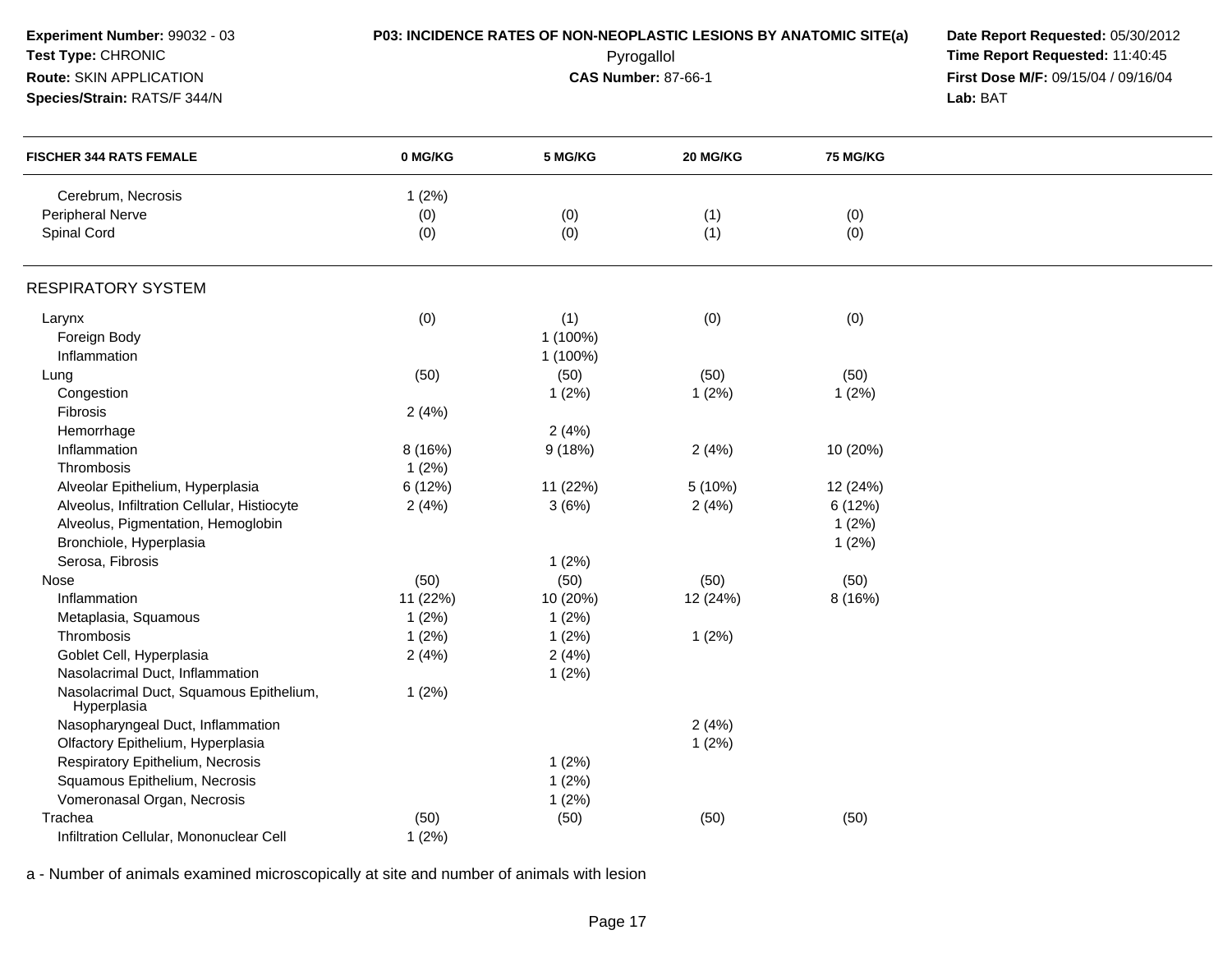**Experiment Number:** 99032 - 03**Test Type:** CHRONIC

### **Route:** SKIN APPLICATION

**Species/Strain:** RATS/F 344/N

**P03: INCIDENCE RATES OF NON-NEOPLASTIC LESIONS BY ANATOMIC SITE(a) Date Report Requested: 05/30/2012<br><b>Pyrogallol** Pyrogallol **Fine Report Requested:** 11:40:45 Pyrogallol **Time Report Requested:** 11:40:45 **First Dose M/F:** 09/15/04 / 09/16/04<br>Lab: BAT **Lab:** BAT

| <b>FISCHER 344 RATS FEMALE</b>       | 0 MG/KG  | 5 MG/KG  | 20 MG/KG | <b>75 MG/KG</b> |  |
|--------------------------------------|----------|----------|----------|-----------------|--|
| Inflammation                         | 1(2%)    |          | 1(2%)    |                 |  |
| SPECIAL SENSES SYSTEM                |          |          |          |                 |  |
| Eye                                  | (50)     | (50)     | (50)     | (50)            |  |
| Cataract                             | 3(6%)    | 4(8%)    | 1(2%)    | 1(2%)           |  |
| Synechia                             | 1(2%)    | 1(2%)    |          |                 |  |
| Anterior Chamber, Exudate            |          |          |          | 1(2%)           |  |
| Bilateral, Retina, Atrophy           |          | 1(2%)    |          |                 |  |
| Optic Nerve, Atrophy                 | 1(2%)    |          | 1(2%)    |                 |  |
| Posterior Chamber, Exudate           |          |          |          | 1(2%)           |  |
| Retina, Atrophy                      | 3(6%)    | 3(6%)    | 2(4%)    |                 |  |
| Retina, Developmental Malformation   | 1(2%)    |          |          |                 |  |
| Retina, Dysplasia                    |          | 1(2%)    |          | 1(2%)           |  |
| Harderian Gland                      | (50)     | (50)     | (50)     | (50)            |  |
| Hyperplasia                          | 1(2%)    | 2(4%)    | 4(8%)    | 3(6%)           |  |
| Inflammation                         | 2(4%)    | 4(8%)    |          | 4(8%)           |  |
| Metaplasia, Squamous                 | 1(2%)    |          |          |                 |  |
| Pigmentation, Porphyrin              |          | 3(6%)    | 6(12%)   | 1(2%)           |  |
| <b>URINARY SYSTEM</b>                |          |          |          |                 |  |
| Kidney                               | (50)     | (50)     | (50)     | (50)            |  |
| Accumulation, Hyaline Droplet        |          | 2(4%)    |          |                 |  |
| Atrophy                              |          |          | 1(2%)    |                 |  |
| Cyst                                 |          | 1(2%)    | 1(2%)    |                 |  |
| Hypertrophy                          |          |          | 1(2%)    |                 |  |
| Infiltration Cellular, Lipocyte      |          | 1(2%)    |          |                 |  |
| Inflammation                         | $1(2\%)$ |          | 3(6%)    |                 |  |
| Nephropathy                          | 46 (92%) | 42 (84%) | 42 (84%) | 44 (88%)        |  |
| Papilla, Necrosis                    |          |          | 1(2%)    |                 |  |
| Transitional Epithelium, Hyperplasia |          |          | 1(2%)    |                 |  |
| <b>Urinary Bladder</b>               | (50)     | (50)     | (50)     | (49)            |  |
| Transitional Epithelium, Hyperplasia |          | 1(2%)    | 1(2%)    |                 |  |